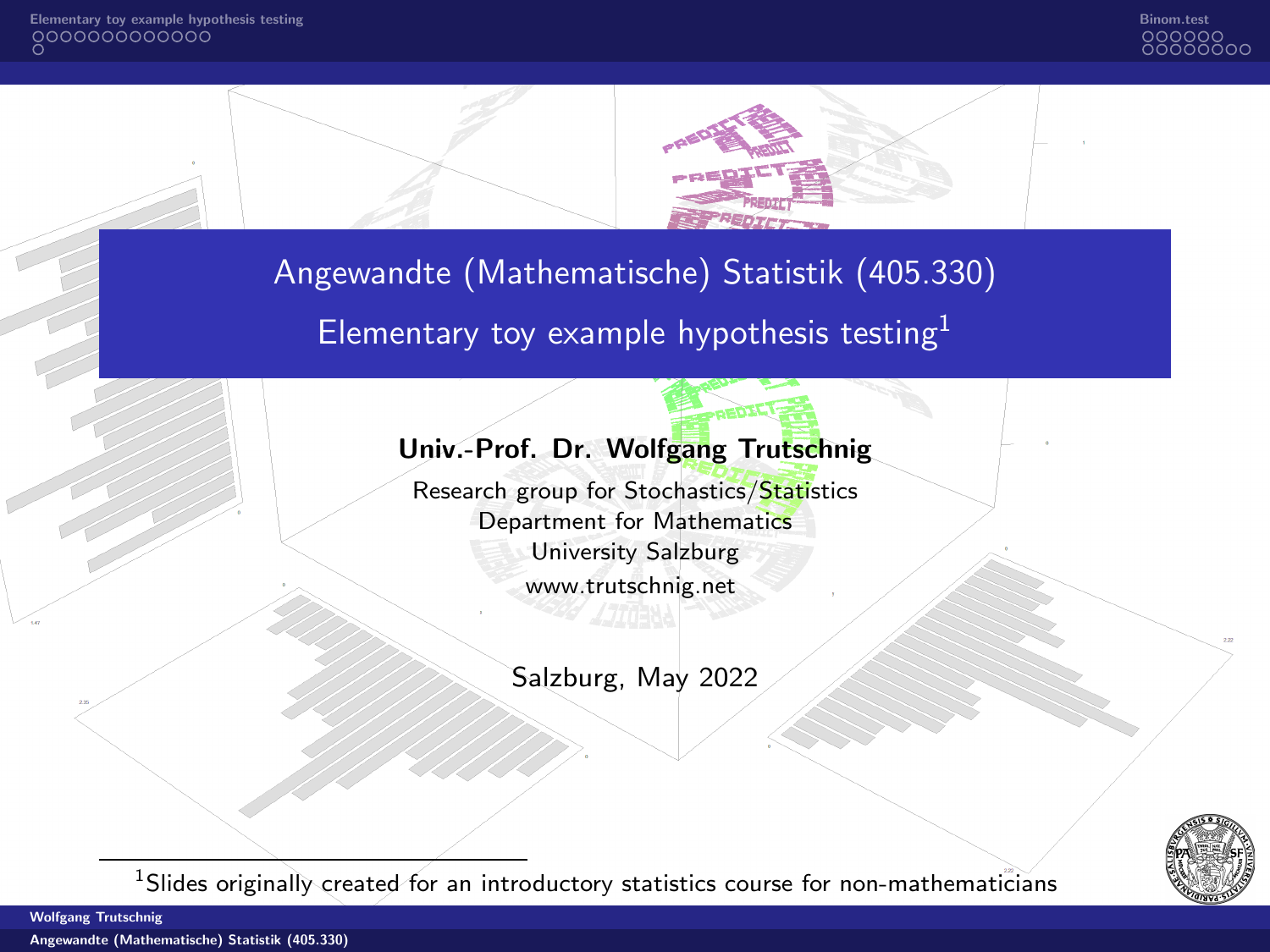

### <span id="page-1-0"></span>Example (Elementary toy example hypothesis testing)

- ▶ Suppose that somebody rolls a dice (that you can not see).
- $\triangleright$  You only know that the dice either has (i) a '1' on four sides and a '0' on the other two sides or (ii) a '1' on two sides and a '0' on the other four sides.
- If we let X denote the result of rolling this dice once, then we either have

(i) 
$$
p := \mathbb{P}(X = 1) = \frac{4}{6} = \frac{2}{3}
$$
 and  $\mathbb{P}(X = 0) = \frac{2}{6} = \frac{1}{3} = 1 - p$ 

(*ii*) 
$$
p := \mathbb{P}(X = 1) = \frac{2}{6} = \frac{1}{3}
$$
 and  $\mathbb{P}(X = 0) = \frac{4}{6} = \frac{2}{3} = 1 - p$ .

▶ In other words,  $X \sim A(p)$  and we know that  $p \in \Theta = \{\frac{2}{3}, \frac{1}{3}\}.$ 

▶ We will call  $H_0: p = \frac{2}{3}$  the null hypothesis and  $H_1: p = \frac{1}{3}$  the alternative hypothesis (for whatever reason).



or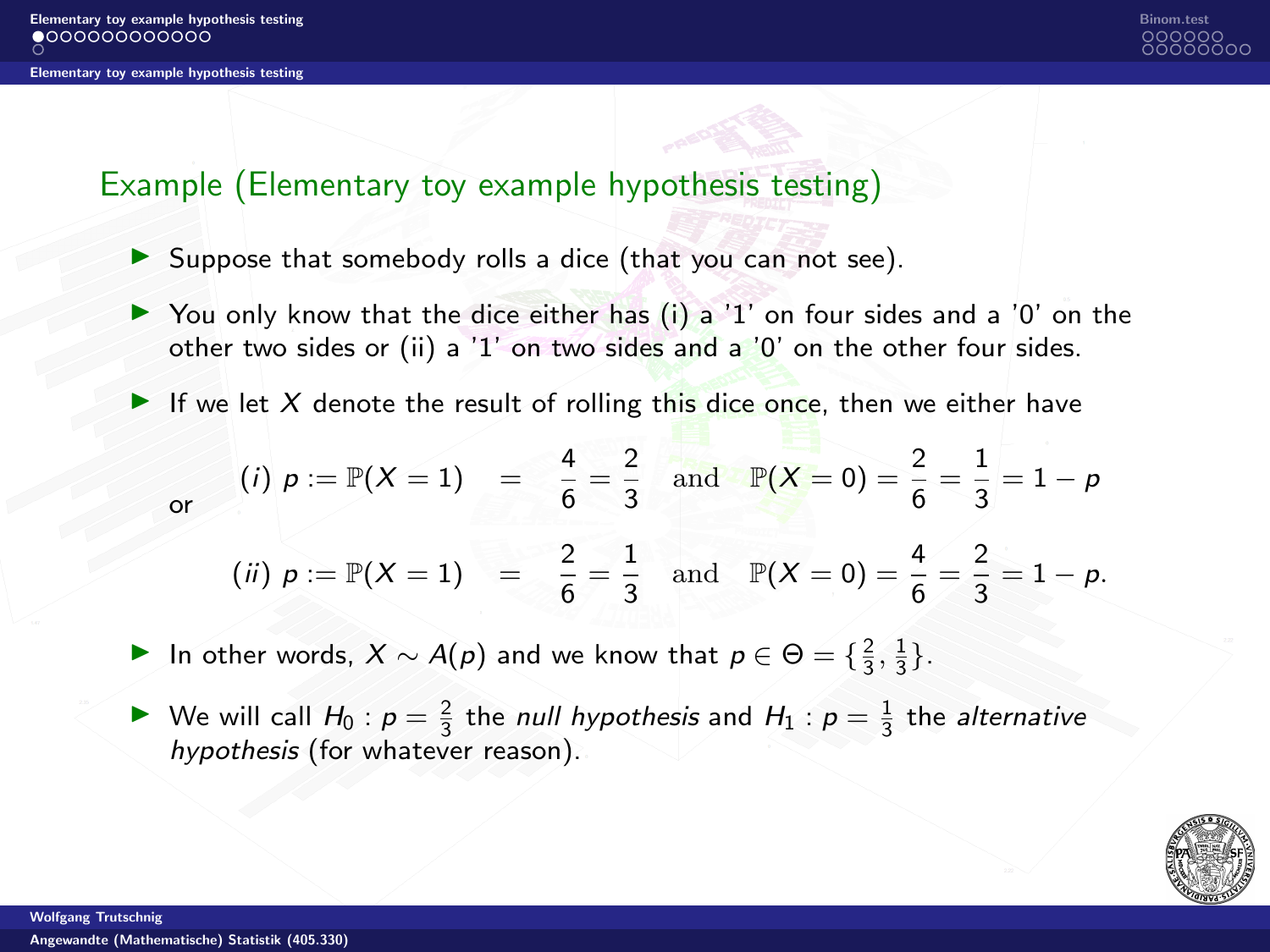## Example (Toy example hypothesis testing, cont.)

- ▶ For the moment we focus on  $H_0: p = \frac{2}{3}$ .
- **E** Suppose that the dice is rolled twice and the result is denoted by  $(X_1, X_2)$ .
- Possibility 1:  $(X_1, X_2) = (1, 1)$ . Would you stick to  $H_0$  or reject  $H_0$  (i.e. change to  $H_1$ ), and why?
- Possibility 2:  $(X_1, X_2) = (1, 0)$ . Would you stick to  $H_0$  or reject  $H_0$ , and why?
- **•** Possibility 3:  $(X_1, X_2) = (0, 1)$ . Would you stick to  $H_0$  or reject  $H_0$ , and why?
- Possibility 4:  $(X_1, X_2) = (0, 0)$ . Would you stick to  $H_0$  or reject  $H_0$ , and why?
- ▶ Which criterion is your decision based upon?
- ▶ For a given observation we check under which of the two hypotheses the observation has higher probability.

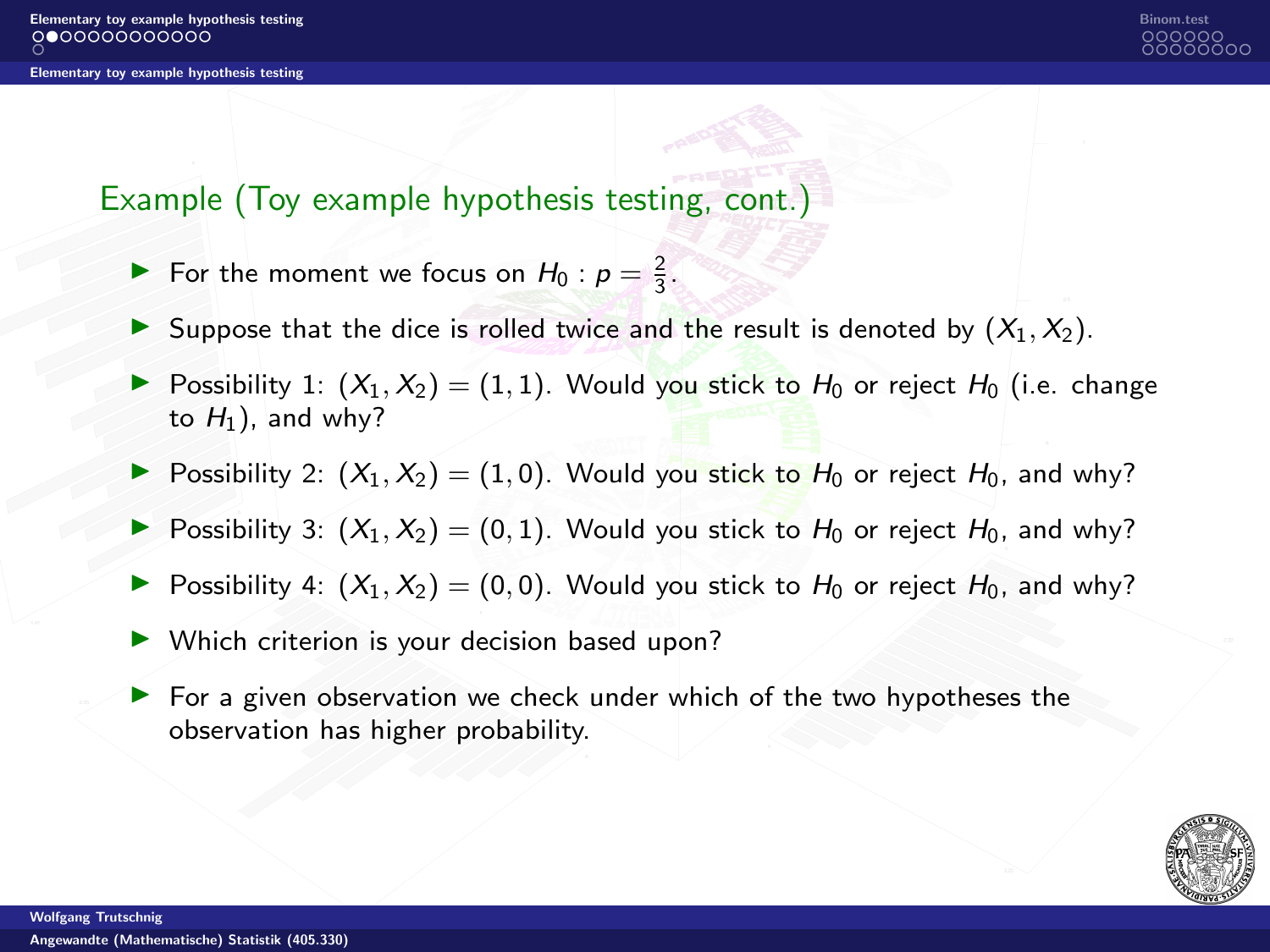

# Example (Toy example hypothesis testing, cont.)

 $\blacktriangleright$  If  $H_0$  is correct then we have

$$
\mathbb{P}_{H_0}(X_1 = 1, X_2 = 1) = \frac{4}{9}, \quad \mathbb{P}_{H_0}(X_1 = 1, X_2 = 0) = \frac{2}{9}
$$
  

$$
\mathbb{P}_{H_0}(X_1 = 0, X_2 = 1) = \frac{2}{9}, \quad \mathbb{P}_{H_0}(X_1 = 0, X_2 = 0) = \frac{1}{9}.
$$

If  $H_1$  is correct then we have

$$
\mathbb{P}_{H_1}(X_1 = 1, X_2 = 1) = \frac{1}{9}, \mathbb{P}_{H_1}(X_1 = 1, X_2 = 0) = \frac{2}{9}
$$
  

$$
\mathbb{P}_{H_1}(X_1 = 0, X_2 = 1) = \frac{2}{9}, \mathbb{P}_{H_1}(X_1 = 0, X_2 = 0) = \frac{4}{9}.
$$

In case of  $(1, 1)$  we do not reject  $H_0$ .

- In case of  $(1, 0)$  and in case of  $(0, 1)$  we do not reject  $H_0$  (the observation is equally probable under both hypotheses, so by changing from  $H_0$  to  $H_1$  we don't gain anything).
- In case of  $(0, 0)$  we reject  $H_0$ .

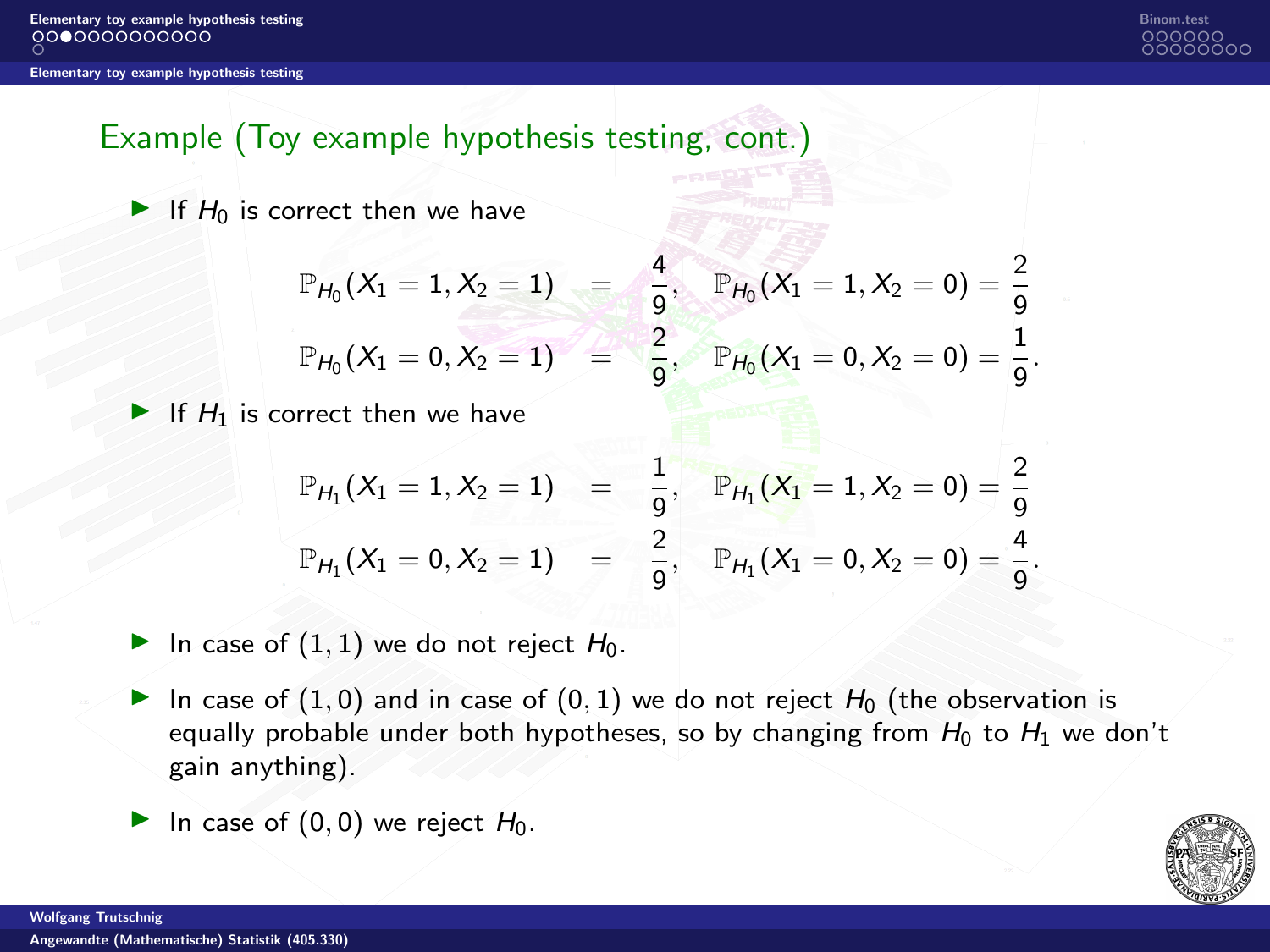

### Example (Toy example hypothesis testing, cont.)

- $\triangleright$  We intuitively reject  $H_0$  if under the assumption that  $H_0$  is true the observation we made is very unlikely (in the sense of having low probability).
- $\blacktriangleright$  In our toy setting we can make two different mistakes:
- $\triangleright$  Type I error: We reject  $H_0$  although it is correct.
- **Type II error**: We do not reject (accept)  $H_0$  although it is wrong.
- $\triangleright$  Let us calculate the probability of a type I and the probability of a type II error in our toy setting:
- **@type I error**  $\alpha$ :

$$
\alpha := \mathbb{P}_{H_0}(\text{reject } H_0) = \mathbb{P}_{H_0}(X_1 = 0, X_2 = 0) = \frac{1}{9}
$$

 $\blacktriangleright$  We have a chance of more than  $11\%$  to make a type I error.

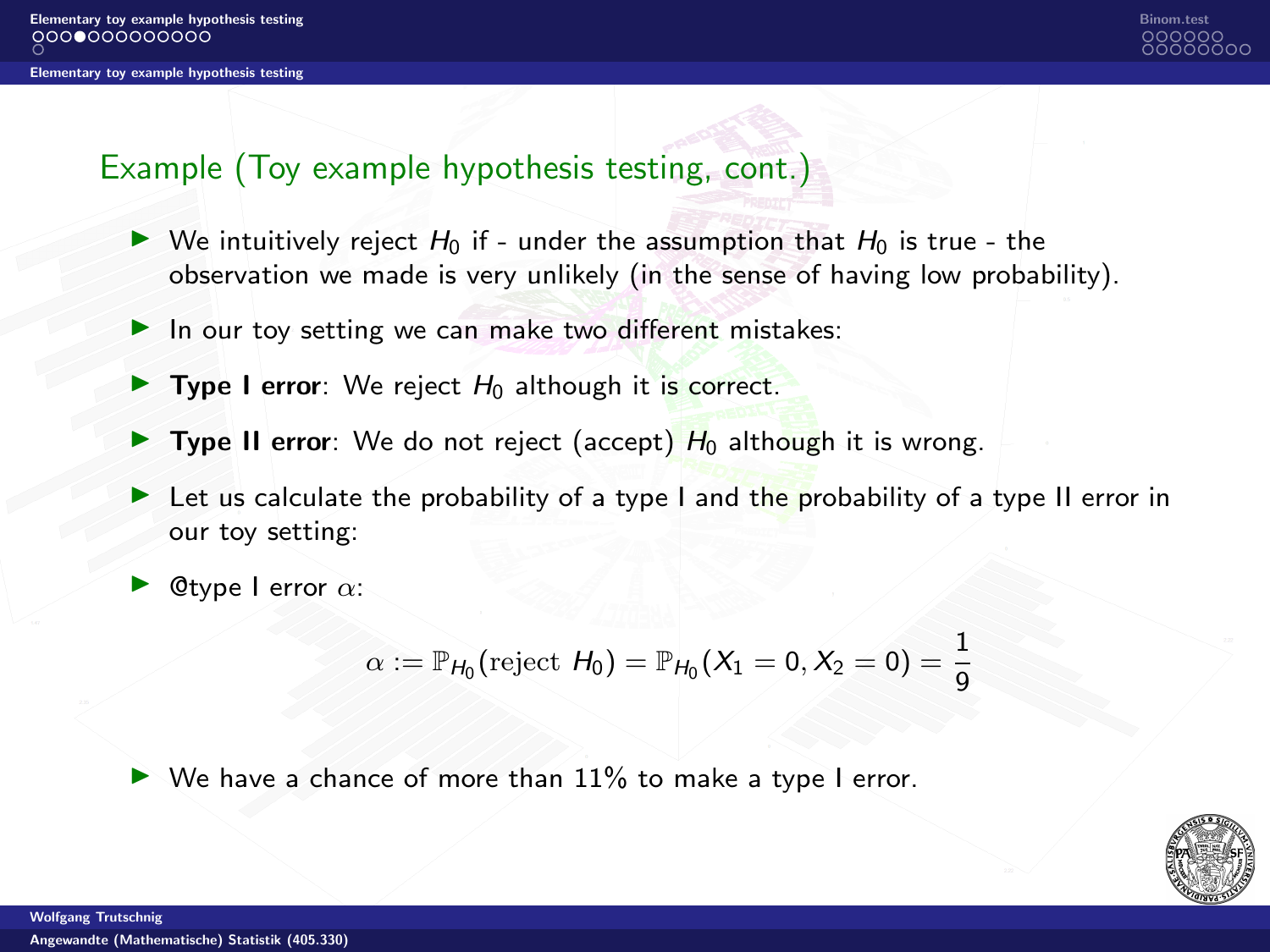# Example (Toy example hypothesis testing, cont.)

 $▶$  @type II error  $\beta$ :

$$
\beta := \mathbb{P}_{H_1}(\text{accept } H_0) = \mathbb{P}_{H_1}(X_1 = 1, X_2 = 1) + \mathbb{P}_{H_1}(X_1 = 1, X_2 = 0) \n+ \mathbb{P}_{H_1}(X_1 = 0, X_2 = 1) \n= 1 - \mathbb{P}_{H_1}(X_1 = 0, X_2 = 0) = \frac{5}{9}
$$

- ▶ We have chance of more than 55% to make a type II error.
- ▶ Could we improve our decision criterion to reduce the type I and the type II error?
- $▶$  Is there a perfect decision rule such that  $\alpha = \beta = 0$ ?
- ▶ If we want  $\alpha = 0$  then we can NEVER reject  $H_0$ , so we get  $\beta = 1$ .
- **►** If we want  $\beta = 0$  then we always have to reject  $H_0$ , so we get  $\alpha = 1$ .
- $\blacktriangleright$   $\alpha$  and  $\beta$  are antagonists.
- $\triangleright$  Which one is more important? Think of a criminal trial...

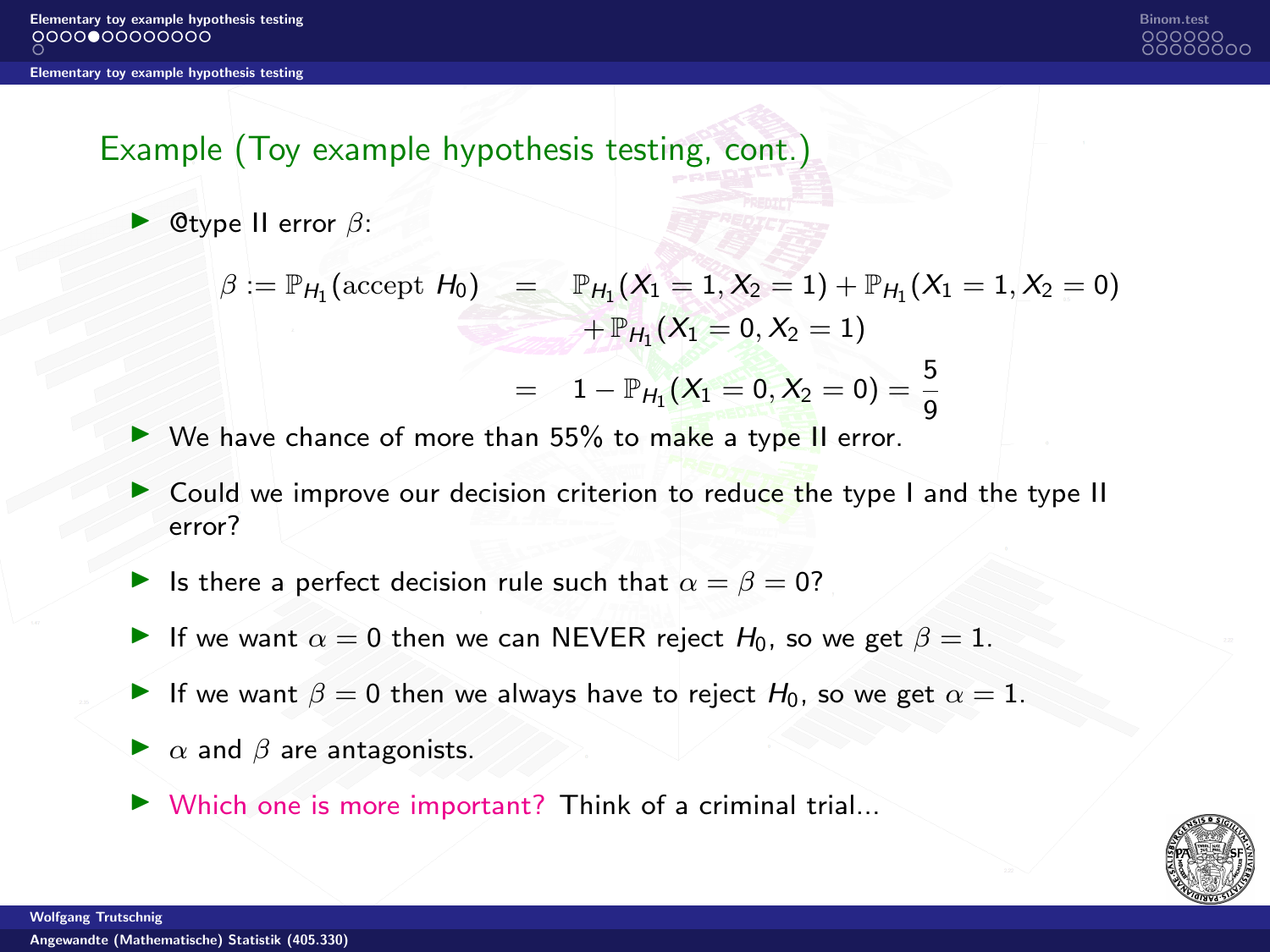#### Hypothesis testing vs. criminal trials

- $\triangleright$  Consider a criminal trial.
- $\triangleright$  Based on evidence the jury (or the judge) has to decide whether the defendant is guilty or not.
- ▶ Suppose that  $H_0 = \{$ innocent} and that  $H_1 = \{$  guilty}.
- Right at the start the jury (or the judge) accepts  $H_0$  and assumes that the defendant is innocent.
- $\triangleright$  Only if enough evidence is brought in,  $H_0$  will be rejected and the defendant will be declared guilty.
- **The afore-mentioned type I error**  $\alpha$  **corresponds to the situation that the** defendant will be declared guilty although he is innocent.
- **▶ The afore-mentioned type II error**  $\beta$  **corresponds to the situation that the** defendant will be declared innocent although he is guilty.

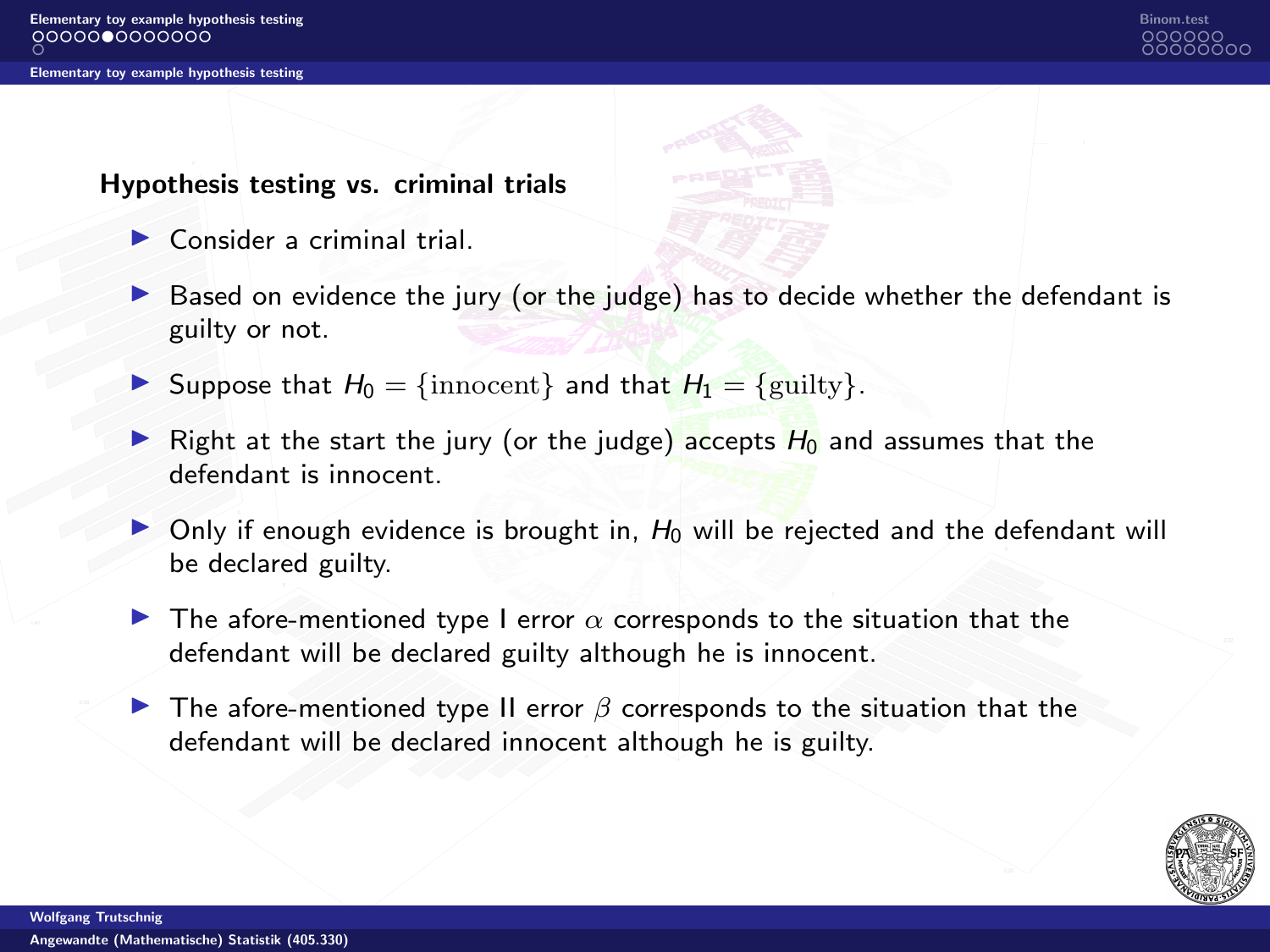

- Which error has worse consequences for the defendant?
- ▶ Obviously the type I error.
- In the Anglo-Saxon jurisdiction system there is the term 'Beyond reasonable doubt' underlining this fact.
- In other words: We want to keep the type I error  $\alpha$  (very) small.
- **The same applies to hypothesis testing:**  $\alpha$  should be small, standard significance levels are  $\alpha = 0.05$  and  $\alpha = 0.01$  (one error out of twenty or one out of hundred).
- As soon as  $\alpha$  is fixed it is the statisticians' job to develop optimal tests, i.e. decision rules (criteria) with a probability of (at most)  $\alpha$  for a type I error and, at the same time, minimal type II error  $\beta$ .

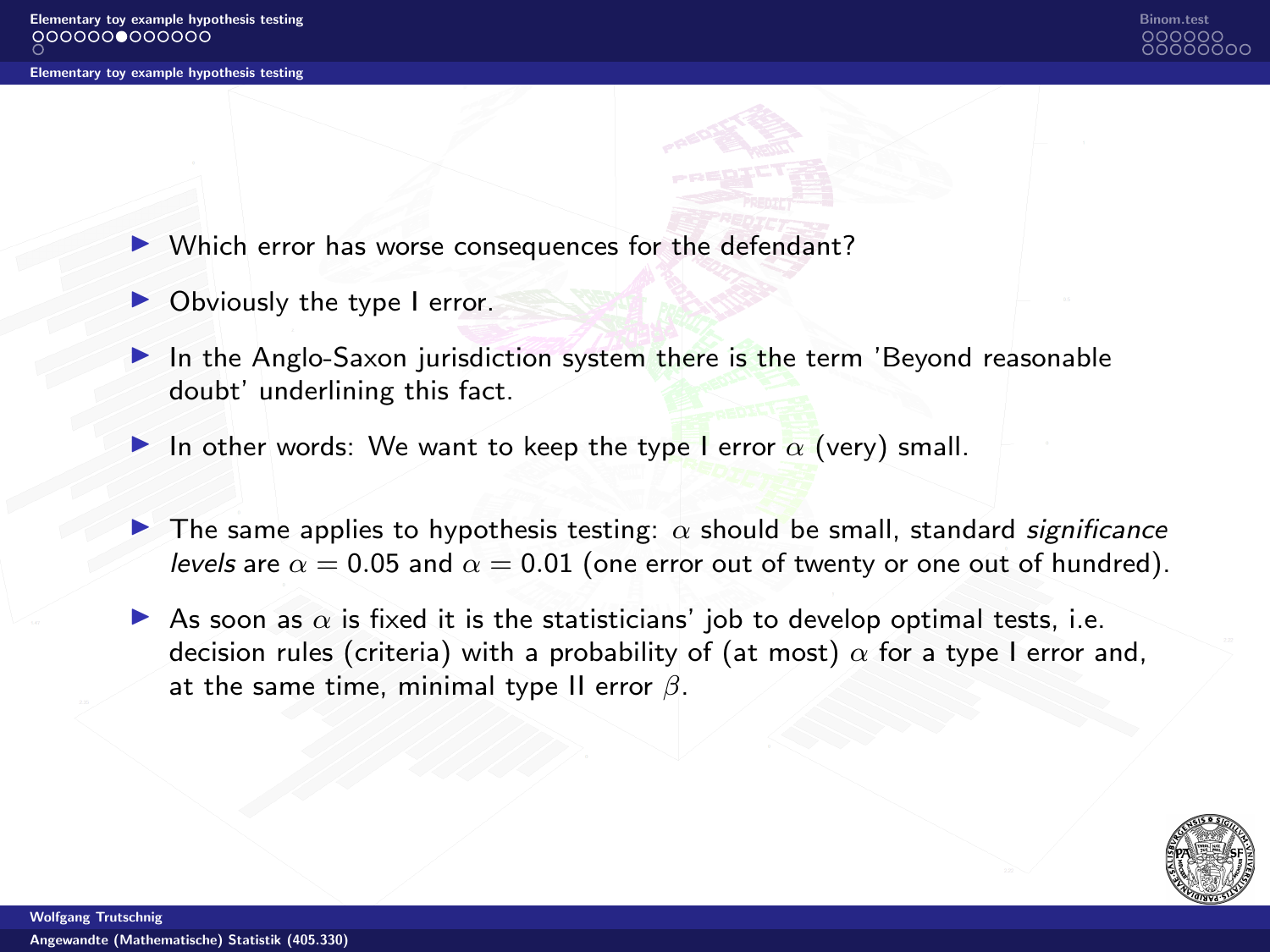[Elementary toy example hypothesis testing](#page-1-0) and the control of the control of the control of the control of the control of the control of the control of the control of the control of the control of the control of the control

[Elementary toy example hypothesis testing](#page-1-0)



### Example (Toy example hypothesis testing, cont.)

- **E** Suppose we fix  $\alpha = 0.05$  and want to develop a decision rule (i.e. a criterion when to reject  $H_0$ ) such that the probability of a type I error is at most 0.05.
- Since, under  $H_0$ :  $p = \frac{2}{3}$  all four possible outcomes have at least a probability of  $\frac{1}{9}$  the only choice we have is never to reject  $H_0$ , in which case  $\beta = 1$ .
- ▶ This looks pretty bad at first sight...keeping in mind, however, the criminal trial comparison it would mean that the jury should not declare the defendant guilty if there is not enough evidence against it (remember: 'Beyond reasonable doubt').
- If, instead of sample size two (two observations), we had sample size  $n = 100$ the situation would improve - let's develop a simple test for this situation:
- As before we have  $H_0: p = \frac{2}{3}$  and  $H_1: p = \frac{1}{3}$  and we want the error of type I to be at most 0.05.
- A natural idea is the following: Reject  $H_0$  if the sample  $x_1, x_2, \ldots, x_n$  contains 0 too many times or, equivalently, 1 not often enough.

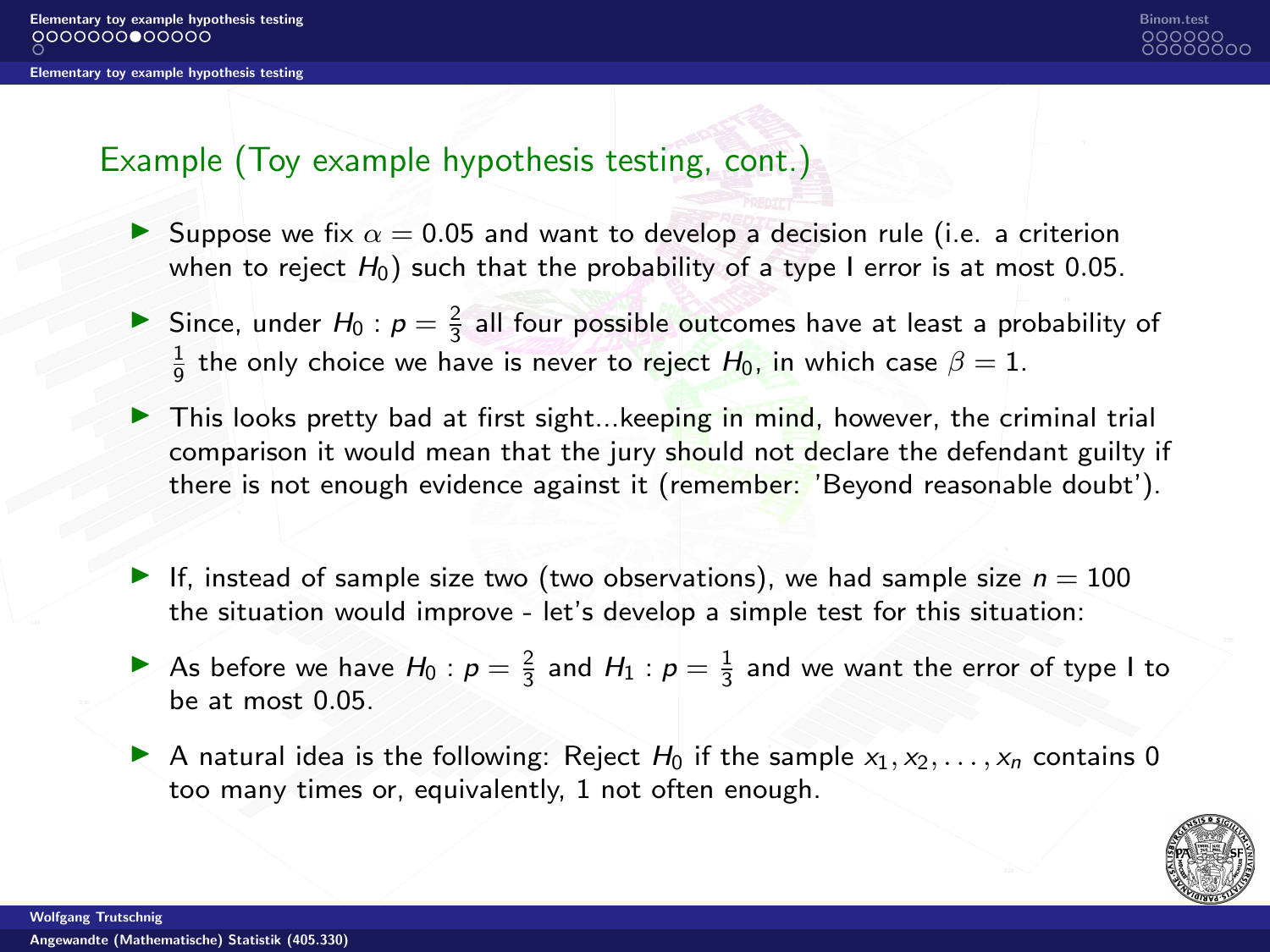

# Example (Toy example hypothesis testing, cont.)

- $\blacktriangleright$  How to determine the threshold  $t$ ?
- $\blacktriangleright$  Under H<sub>0</sub> the number K of 1s in the sample of size  $n = 100$  has a Binomial distribution  $Bin(n, p)$  with parameter  $p = \frac{2}{3}$ , i.e

$$
\mathbb{P}_{H_0}(K=k) = {100 \choose k} \Big(\frac{2}{3}\Big)^k \Big(\frac{1}{3}\Big)^{100-k}.
$$

 $\blacktriangleright$  The threshold t has to fulfill

<span id="page-9-0"></span>
$$
\mathbb{P}_{H_0}(K\leq t)\stackrel{!}{=}0.05.\tag{1}
$$

 $\triangleright$  There is no exact solution t of equation [\(1\)](#page-9-0) so we calculate the biggest t fulfilling

$$
\mathbb{P}_{H_0}(K\leq t)\leq 0.05\tag{2}
$$

and get  $t = 58$  (see R-Code).



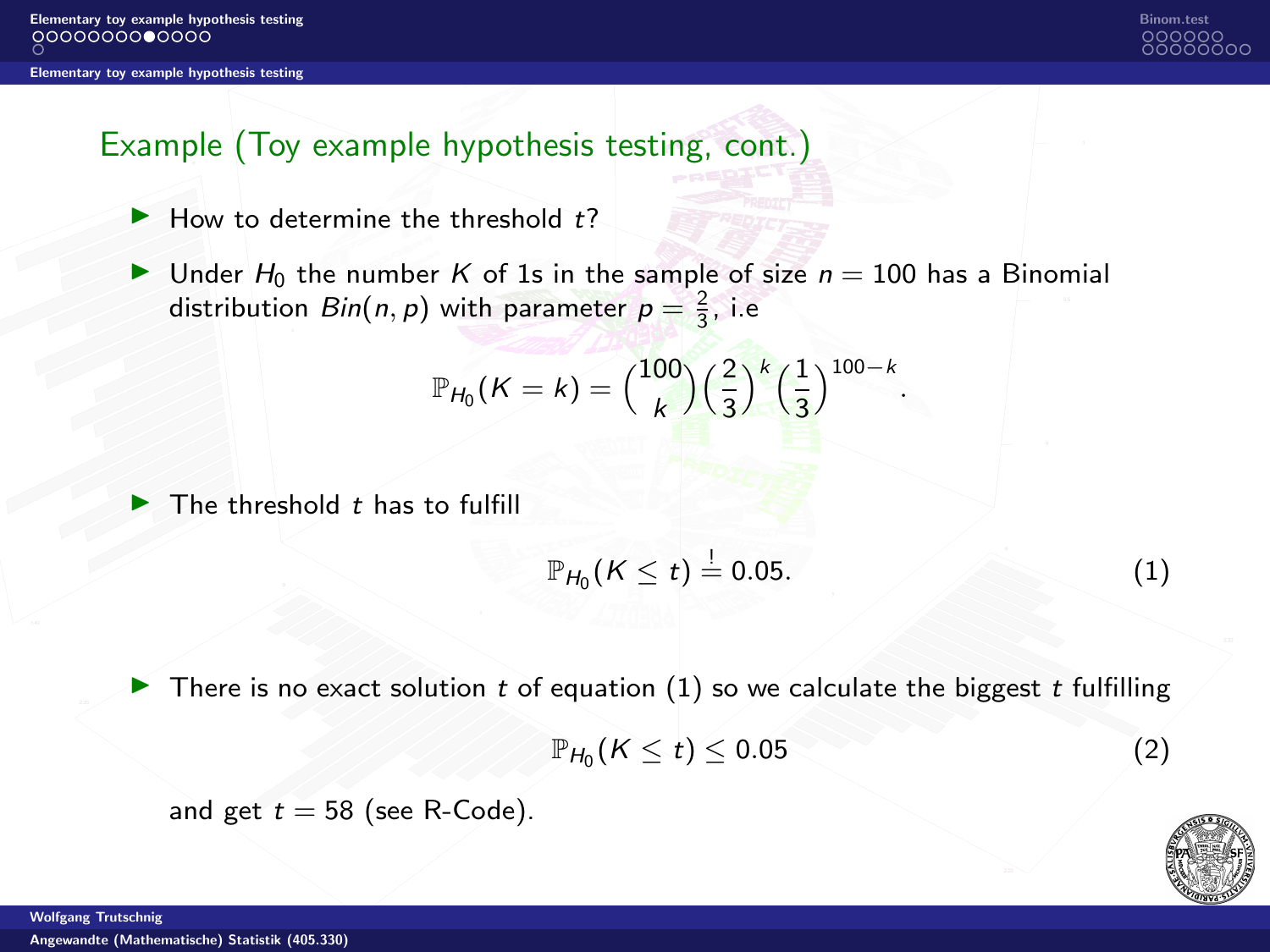

# Example (Toy example hypothesis testing, cont.)

- Altogether we have arrived at the following test for  $H_0$  vs.  $H_1$  given  $n = 100$ observations  $x_1, \ldots, x_n$ :
- ▶ Reject  $H_0$  if the number K of 1s in the sample fulfills  $K \leq 58$ .
- ▶ Do not reject  $H_0$  if  $K > 58$ .
- $\triangleright$  It follows from the construction (again see R-Code) that

 $\alpha = \mathbb{P}_{H_0}(\text{reject } H_0) = \mathbb{P}_{H_0}(K \leq 58) = 0.04337149,$ 

i.e. in 4.3% of all cases we reject  $H_0$  although it is correct.

- $\blacktriangleright$  How big is the probability of a type II error?
- $\triangleright$  We calculate it as before and get

 $\beta = \mathbb{P}_{H_1}(\text{accept } H_0) = \mathbb{P}_{H_1}(K > 58) = 1 - \mathbb{P}_{H_1}(K \le 58) = 0.00000012907.$ 

▶ How can this be interpreted?

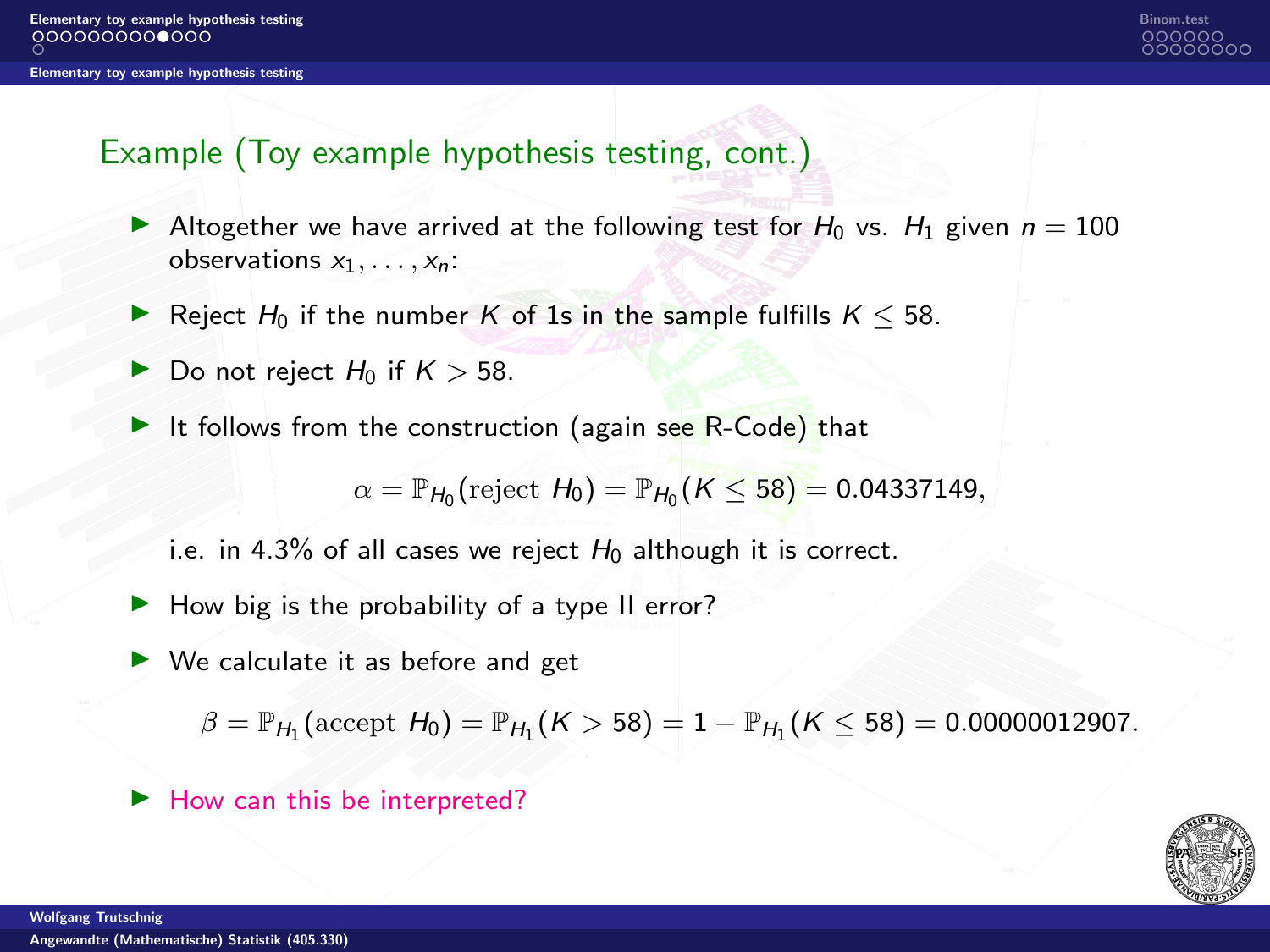

## Example (Toy example hypothesis testing, cont.)

```
▶ A quick look at the R-Code
```

```
#determine the threshold for the test H0: p=2/3 versus H1: p=1/3plot ( 0:100, <i>phinom</i> ( 0:100, <i>size</i> = 100, <i>prob</i> = 2/3 ), type="p")
  abline(h=0.05)4
  t < -q \text{binom}(p = 0.05, \text{size} = 100, \text{prob} = 2/3 - 16 t
   [1] 58
8
  phinom (t, size = 100, prob=2/3)10 [ 1 ] 0.04337149
11
12 \#calcalculate beta
13 \text{ } 1-pbinom (t, size =100, prob=1/3)
14 [ 1 ] 1.290734 e-07
```
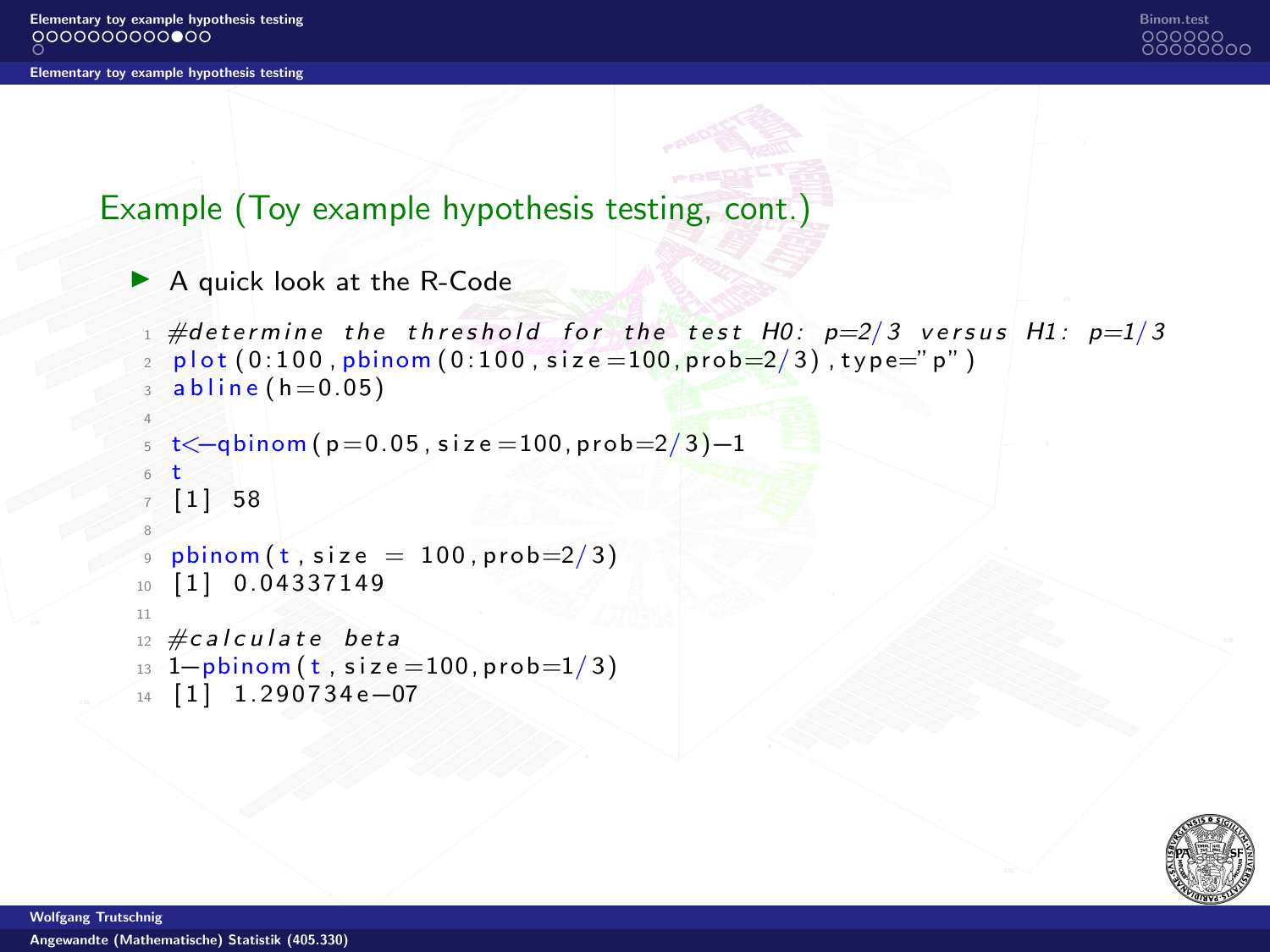[Elementary toy example hypothesis testing](#page-1-0) [Binom.test](#page-15-0)

[Elementary toy example hypothesis testing](#page-1-0)



# Example (Toy example hypothesis testing, cont.)

 $\blacktriangleright$  Let us check if the just developed test really performs as it should - we run simulations (always important especially in the context of hypothesis testing).

```
\frac{1}{1} #evaluate performance of the developed test
2 \# one run under H0:
3 n < -1004 p < -2/35 x \le -sample(c(1,0), size=n, replace = TRUE, probe = (2/3,1/3))6 if (length (x[x == 1]) \le 58) { print (" reject H0") }
2 \# R = 10000 runs under H0
3 R < -10000reject < -ren(0, R)5 for (i \text{ in } 1:R)6 x\leq-sample (c(1,0), size=n, replace = TRUE, probe=c(2/3,1/3))\frac{1}{7} if (length (x[x == 1]) \le 58) { reject [i] \le -1}
8 }
9 mean ( reject )
10 [1] 0.0445
11
12 barplot (table (reject))
```
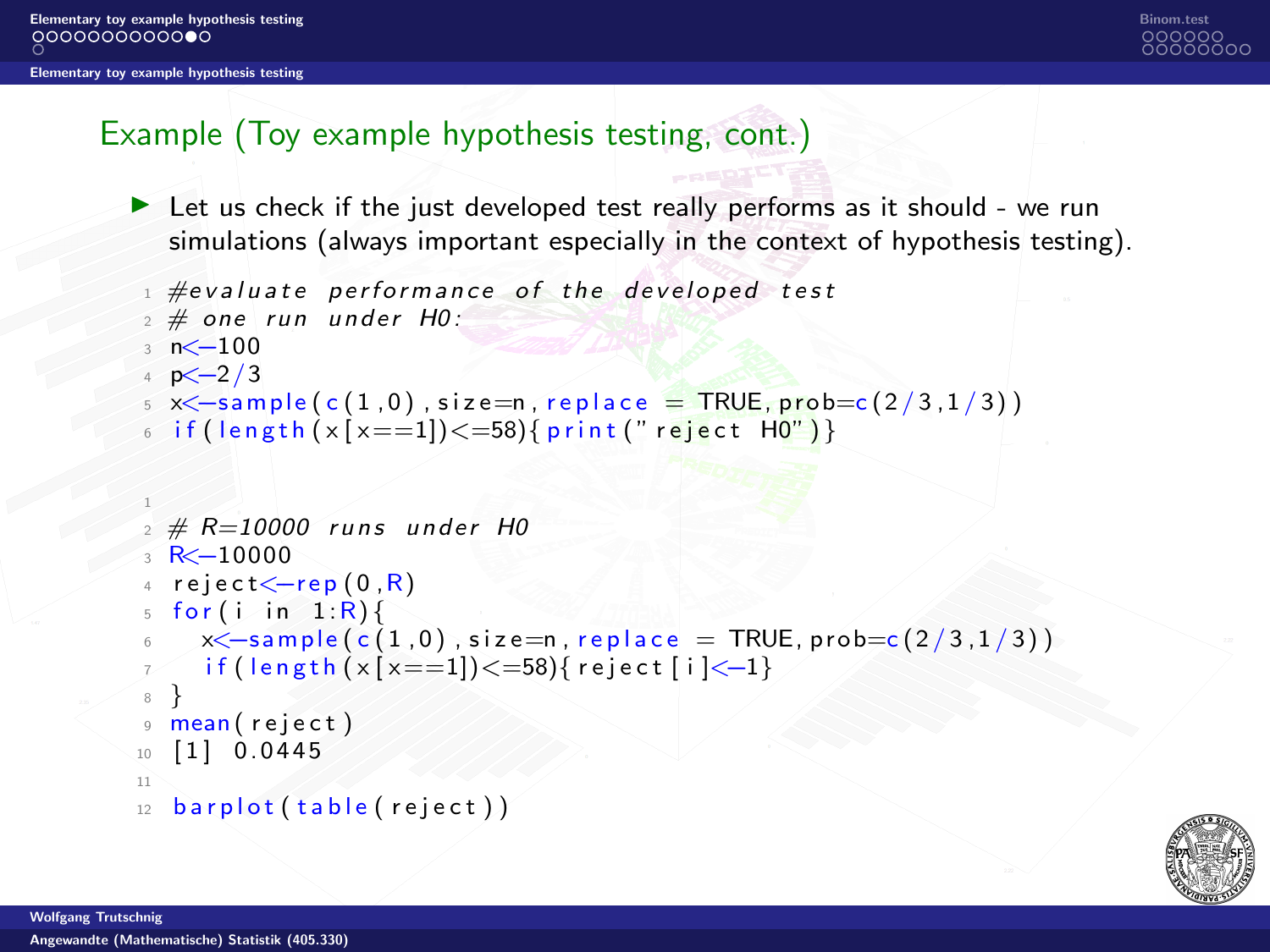

# Example (Toy example hypothesis testing, cont.)

```
▶ Simulations for the type II error.
```

```
1 \# R = 10000 runs under H1
2 R < -100000false \leftarrow rep(0, R)for(i \text{ in } 1:R)x \le -\text{sample}(c(1,0), \text{size=n}, \text{replace} = \text{TRUE}, \text{prob} = c(1/3, 2/3))if (length ( x [ x == 1]) > = 58) { false [ i ] < -1}7 }
  mean ( false )
  \begin{bmatrix} 1 \\ 0 \end{bmatrix}
```
▶ The type II error is really (almost) zero, i.e. if  $H_1$  :  $p = \frac{1}{3}$  is true, the test detects it (almost) every time.

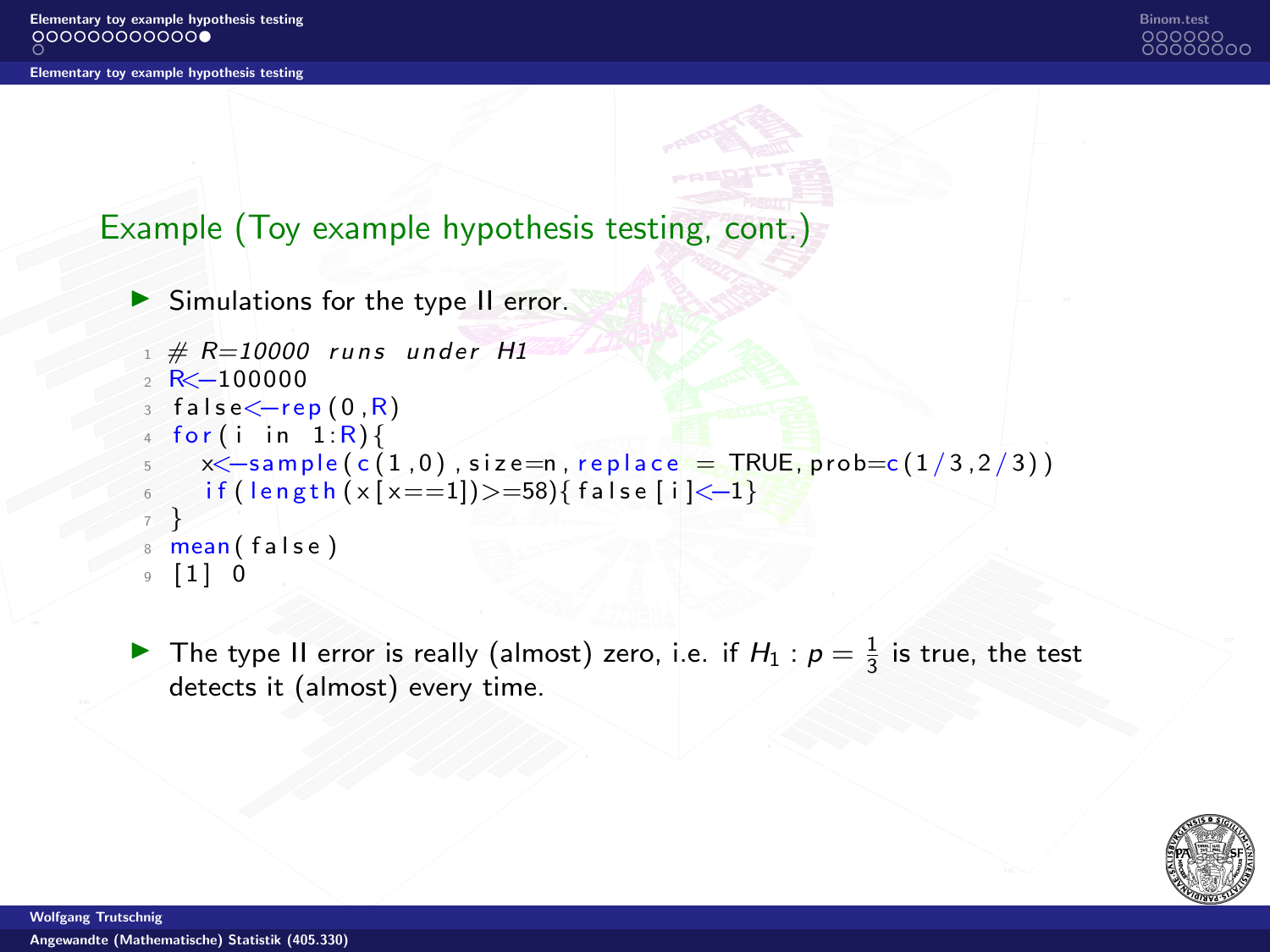

### <span id="page-14-0"></span>Exercise 41:

- $\triangleright$  Suppose that the toy example is slightly modified as follows:
- $\triangleright$  You only know that the dice either has (i) a 1 on three sides and a 0 on the other three sides or (ii) a 1 on two sides and a 0 on the other four sides.
- Develop a test with type I error of at most 0.05 for this situation, i.e. a test for  $H_0: p = \frac{1}{2}$  vs.  $H_1: p = \frac{1}{3}$ .
- ▶ Evaluate the performance of this test by modifying the provided R-Code accordingly.
- ▶ Work with different sample sizes, e.g.  $n = 10$ ,  $n = 20$ ,  $n = 50$ ,  $n = 100$ ,  $n = 500$ , and describe the influence of the sample size on  $\alpha$  and (more importantly) on  $\beta$ .

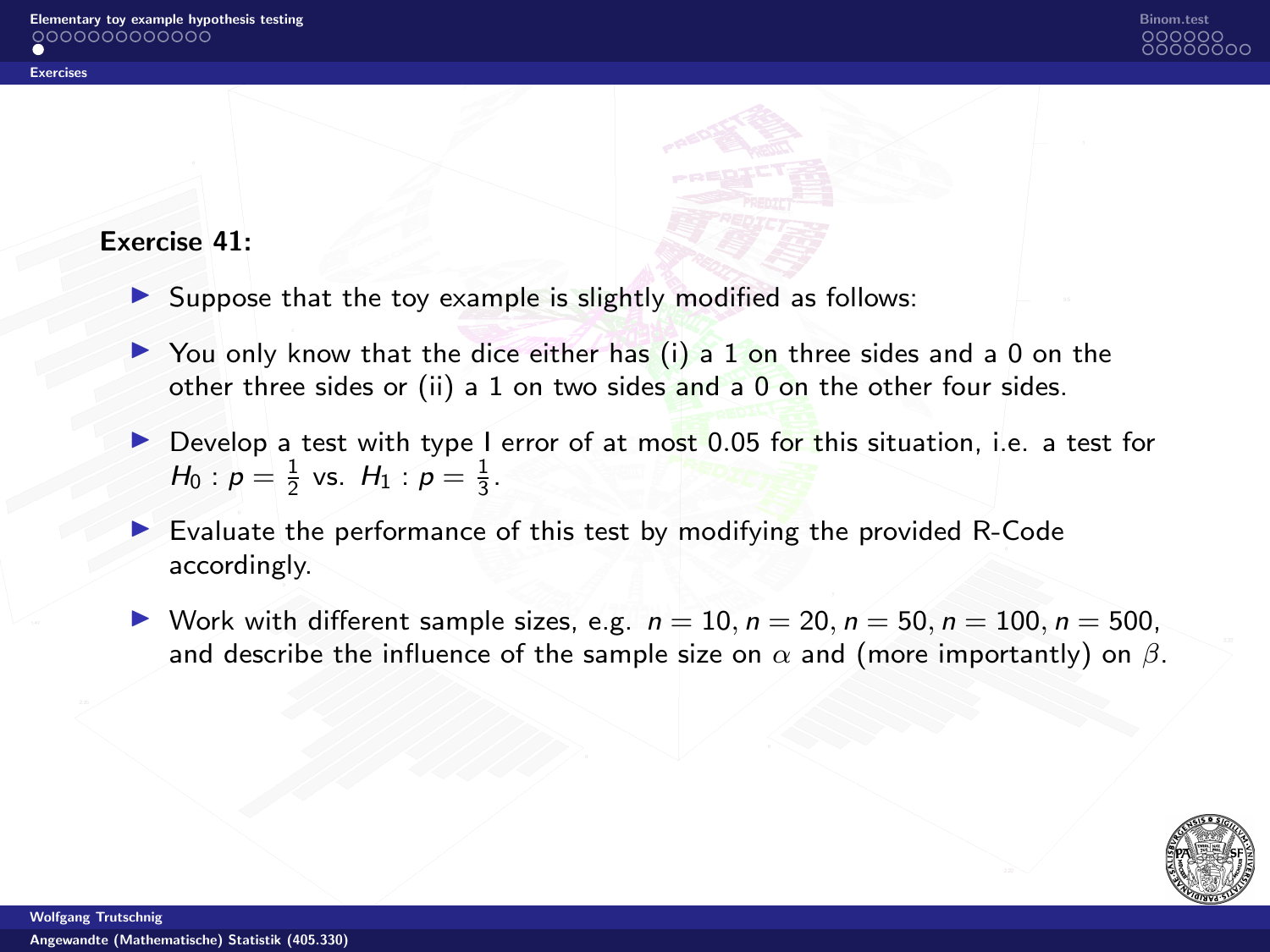

### <span id="page-15-0"></span>Quick reminder

- $\triangleright$  We had an experiment X with a binary output 1 and 0.
- ▶ We knew that the success probability  $p = \mathbb{P}(X = 1)$  was either  $p = \frac{2}{3}$  or  $p = \frac{1}{3}$ .
- ▶ We developed a hypothesis test for  $H_0: p = \frac{2}{3}$  versus  $H_1: p = \frac{1}{3}$  based on samples  $x_1, \ldots, x_n$  of size  $n = 100$ .
- The test we developed at a significance level  $\alpha = 0.05$  was to reject  $H_0$  if the number K of ones in  $x_1, \ldots, x_n$  fulfills  $K \leq 58$ .
- ▶ The probability of a type I error (what was that?) was  $\alpha = \mathbb{P}_{H_0} (K \leq 58) = 0.04337149.$
- $\blacktriangleright$  The probability of a type II error (what was that?) was  $\beta = \mathbb{P}_{H_1} (K > 58) = 0.00000012907.$ 
	- How can these two values be interpreted?

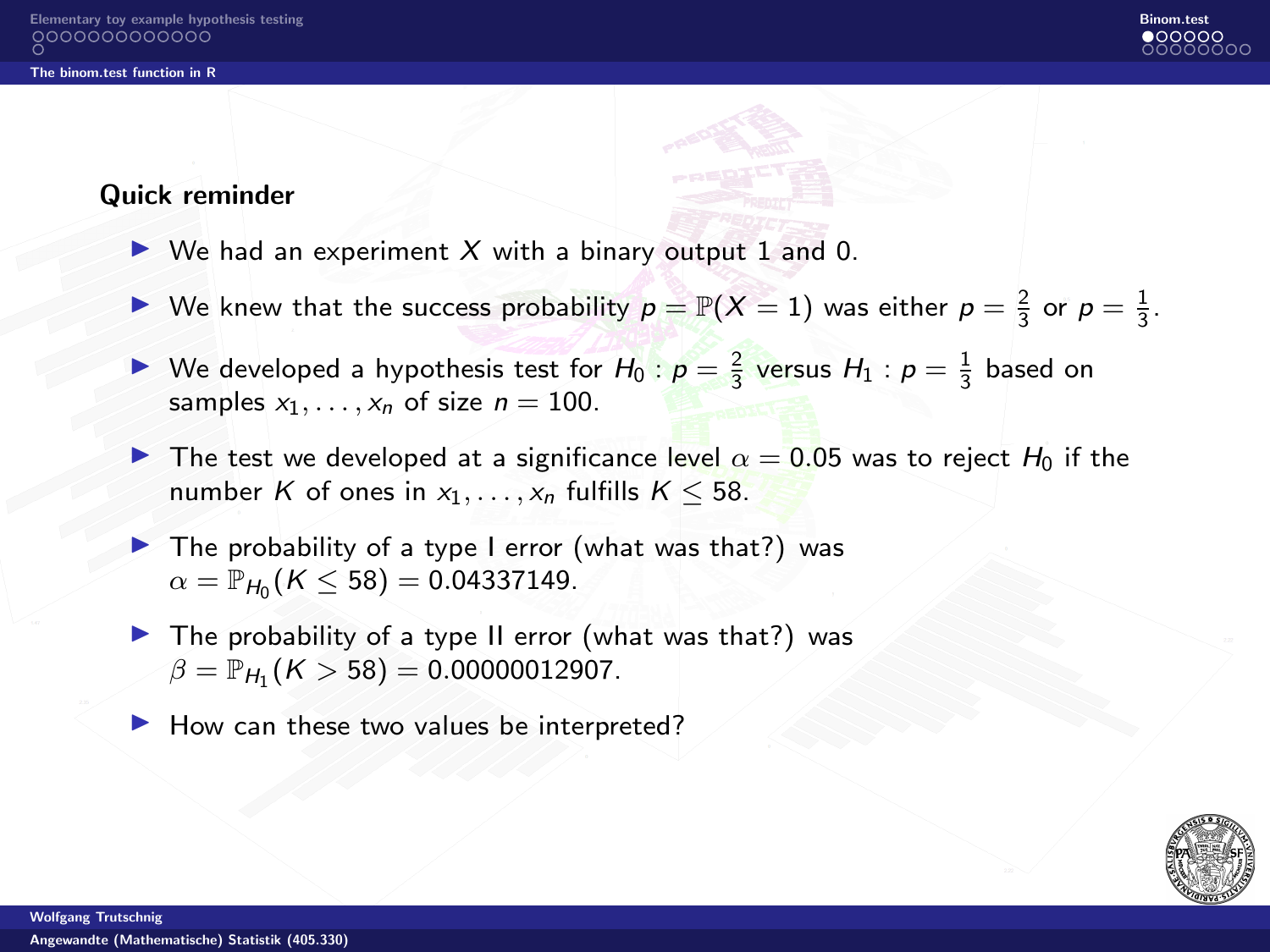

- $\blacktriangleright$  Assume that  $H_0$  is correct:
- $\blacktriangleright$  Then out of  $R = 10.000$  times we falsely reject  $H_0$  approx. 434 times
- $\blacktriangleright$  Assume that  $H_1$  is correct:
- $\blacktriangleright$  Then out of  $R = 10.000$  times we do not reject  $H_0$  approx. 0 times
- **▶ Remember that**  $\alpha$  **and**  $\beta$  **can not be minimized simultaneously, so**  $\alpha$  **comes first** (criminal trial comparison).
- ▶ Suppose we now want to test  $H_0: p \geq \frac{1}{2}$  vs.  $H_1: p < \frac{1}{2}$  at significance level  $\alpha = 0.05$
- ▶ Why is this situation more complicated and what is the key difference to  $H_0: p = \frac{2}{3}$  versus  $H_1: p = \frac{1}{3}$ ?
- $\blacktriangleright$  H<sub>0</sub> and H<sub>1</sub> are **composite**, i.e. they contain more than one value of the parameter.

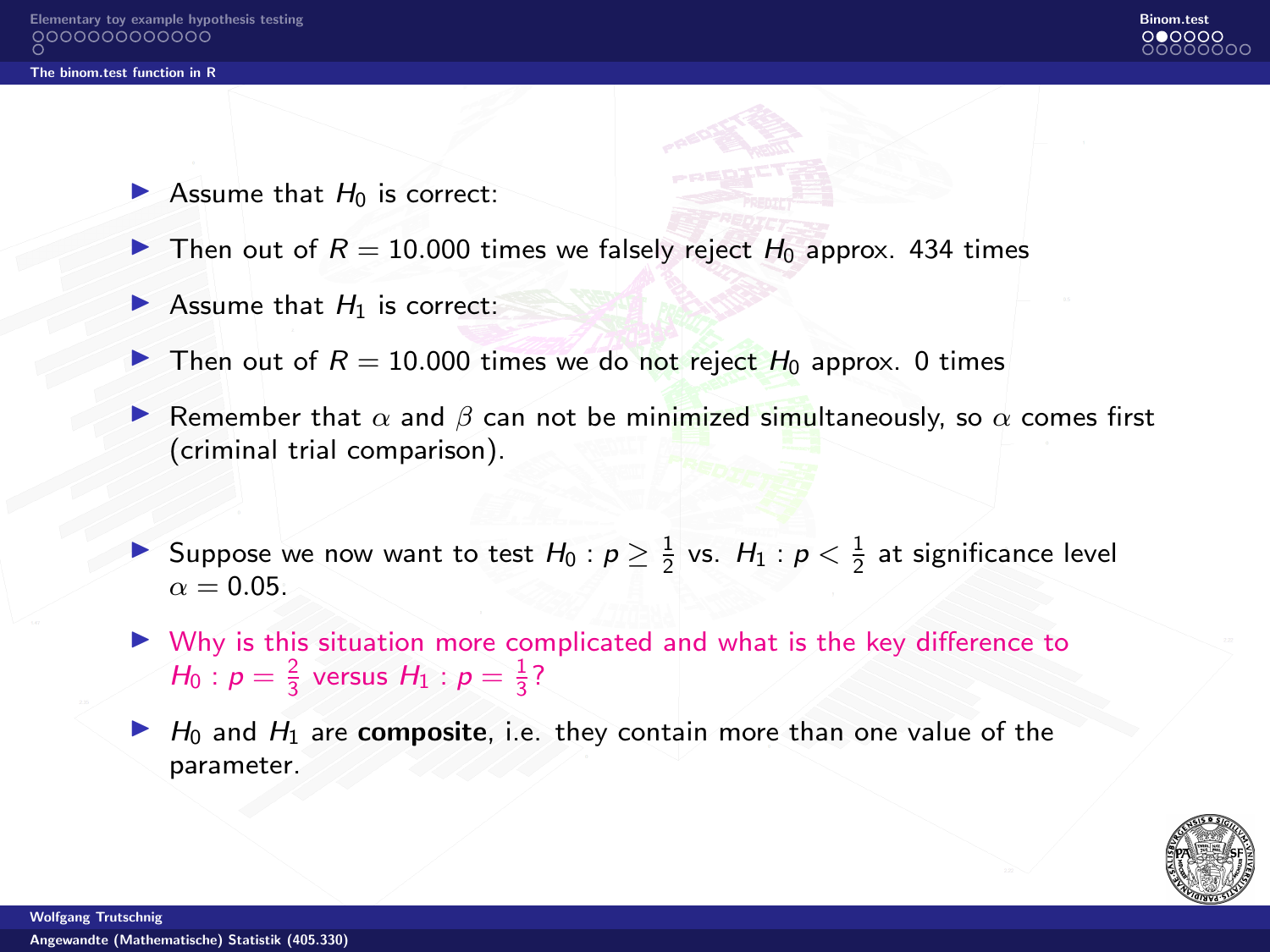

- ▶ How could we extend the definition of the type I error  $\mathbb{P}_{H_0}$  (reject  $H_0$ ) to this situation?
- ▶ If the true parameter is  $p$  then  $H_0$  holds whenever  $p \geq \frac{1}{2}$ .
- ▶ What we want is

 $\mathbb{P}_p(\text{reject } H_0) \leq 0.05$  (3)

for every  $p \geq \frac{1}{2}$ .

Mathematically speaking we want

 $\max_{p \in H_0} \mathbb{P}_p(\text{reject } H_0) \leq 0.05$ 

**▶** Does it make sense to proceed analogously with the type II error  $\beta$  and set

 $\beta = \max_{p \in H_1} \mathbb{P}_p(\text{accept } H_0)$ ?



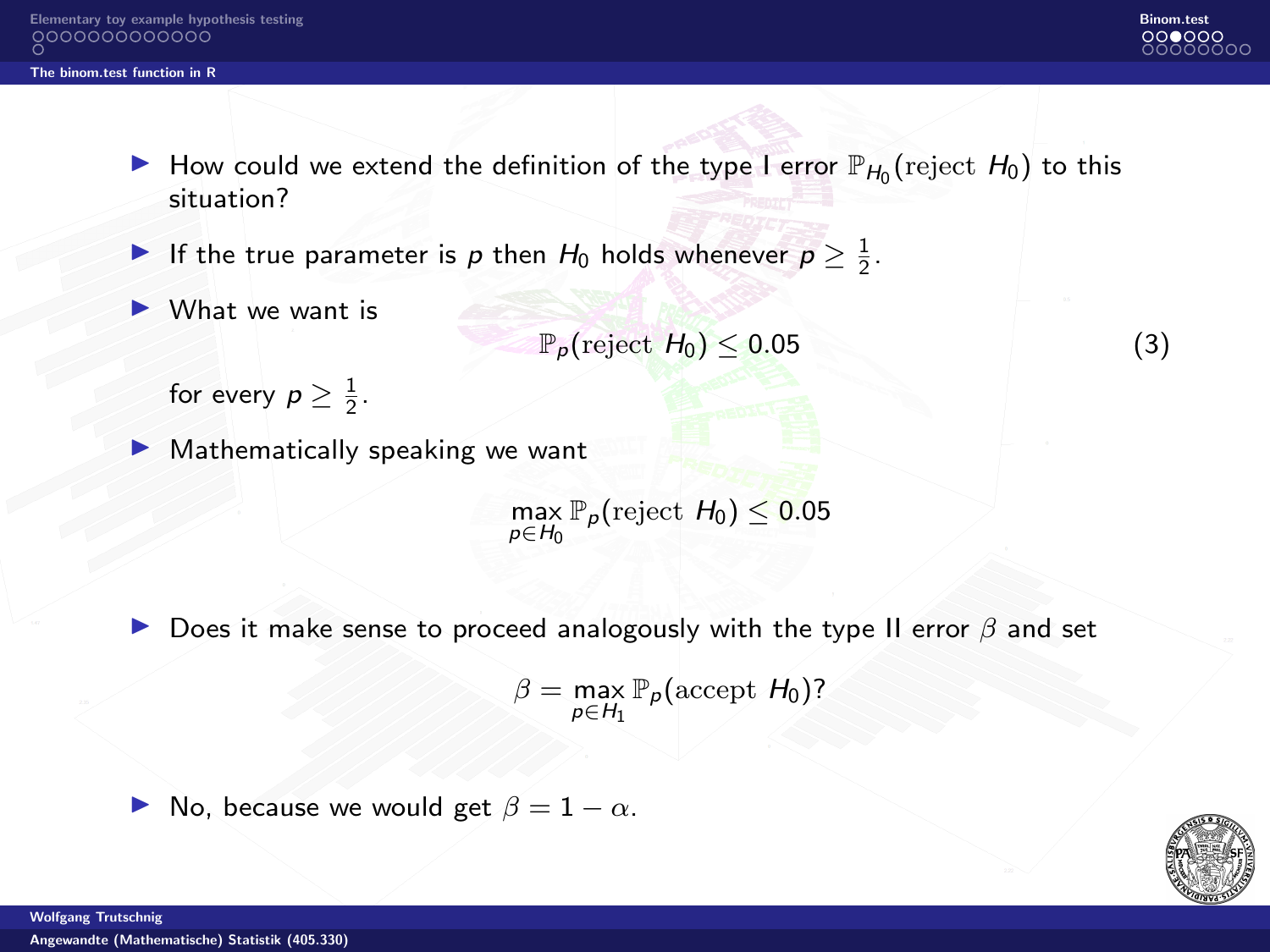[The binom.test function in R](#page-15-0)



As a consequence we calculate  $\beta$  for every value  $p \in H_1$  and simply write  $\beta(p)$ , i.e.

$$
\beta(p) = \mathbb{P}_p(\text{accept } H_0) \tag{4}
$$

- In our situation we expect  $\beta(p)$  to be small if p is very small (close to 0).
- And we expect  $\beta(p)$  to be big if p is close to  $\frac{1}{2}$ .
- **▶** The function  $\pi(p) = 1 \beta(p)$  is called **power function** the higher the value the better.
- ▶ Back to the original problem: How to construct a hypothesis test for  $H_0: p ≥ \frac{1}{2}$ vs.  $H_1: p < \frac{1}{2}$ ?
- ▶ Why might such a test be of practical relevance?

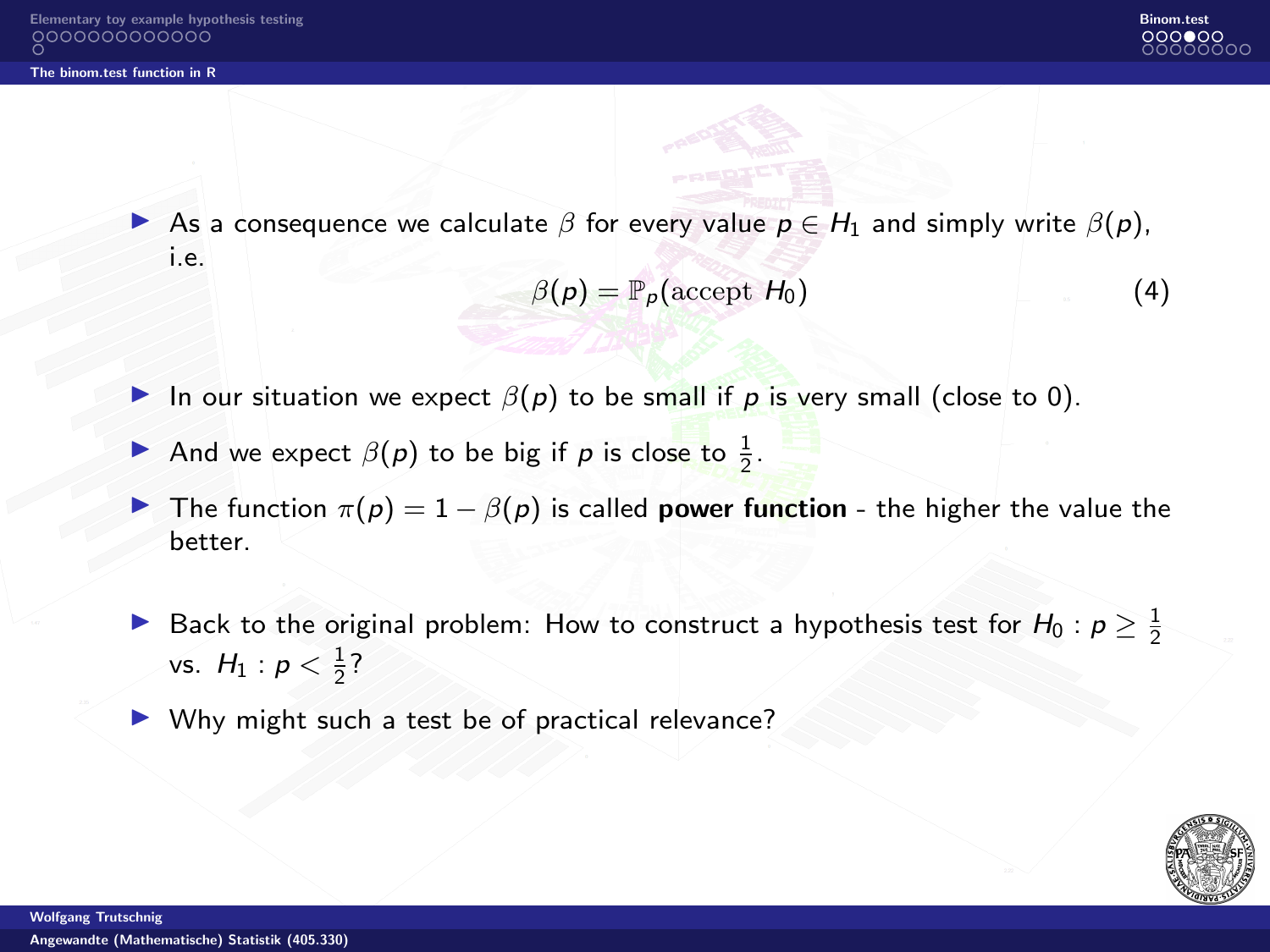[The binom.test function in R](#page-15-0)

 $\blacktriangleright$  The test we are looking for is already implemented in R.

```
\rightarrow #binom test for testing H0; p > = 0.5 versus H1; p < 0.5
 2 p \le -0.553 n <− 100
 4 \times \langle -\ \text{sample}(c(0,1), \text{size=n}, \text{replace=TRUE}, \text{probe}=c(1-p, p)) \rangle5 successes \leq sum(x)6 test \leq binom . test (successes n, p=0.5 alternative="less")
 7 test
\blacktriangleright vields
\blacktriangleright Exact binomial test
 2
 \alpha data : successes and n
 4 number of successes = 61, number of trials = 100, p-value =
        0.9895
 5 alternative hypothesis: true probability of success is less than
          0. 5
 6 95 percent confidence interval:
7.00000000000000038 sample estimates :
 9 probability of success
```

```
10 \t 0 \t 61
```
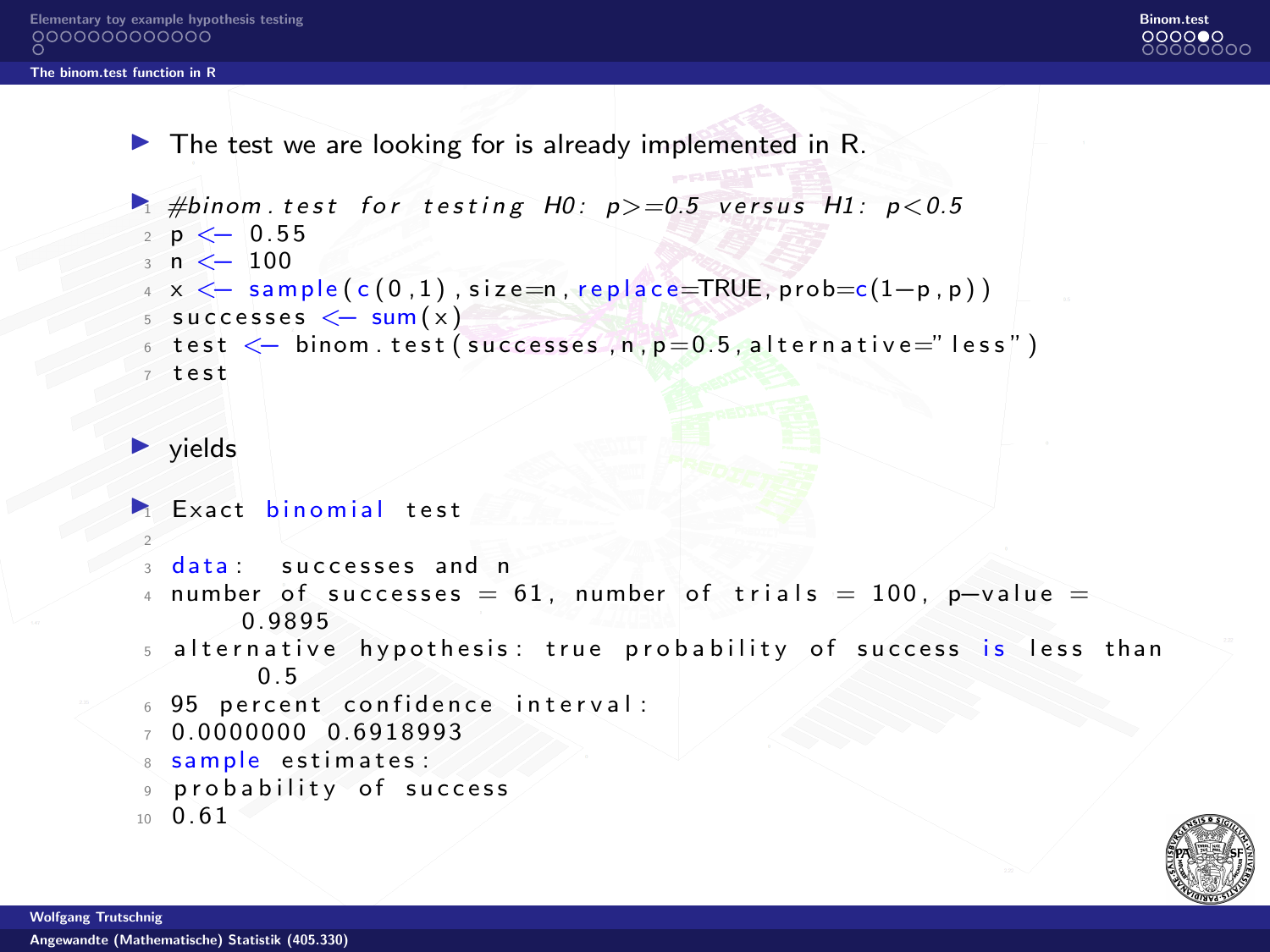#### [The binom.test function in R](#page-15-0)

- $\blacktriangleright$  How can the output be interpreted? Is  $H_0$  rejected or not?
- ▶ How is the p-value calculated and what does it tell us?
- **▶ We reject H<sub>0</sub>** if the **p-value** returned by R is smaller than  $\alpha = 0.05$ .
- $\triangleright$  The smaller the p-value the more evidence against  $H_0$ .
- $\triangleright$  Loosely speaking, the p-value is the probability under  $H_0$ , to observe 'something at least as extreme as the current value'.
- ▶ What does 'something at least as extreme as 61' mean in our case?
- $\blacktriangleright$  It means that the number of successes X is at most 61.
- In other words:

$$
p = \max_{p \in H_0} \mathbb{P}_p(X \leq 61) = \mathbb{P}_{0.5}(X \leq 61) \approx 0.9895
$$

- ▶ How can we check if binom.test really does what it should?
- $\triangleright$  We check by simulations if the type I error is at most 0.05.
- ▶ Afterwards we approximate the power function again via simulations.

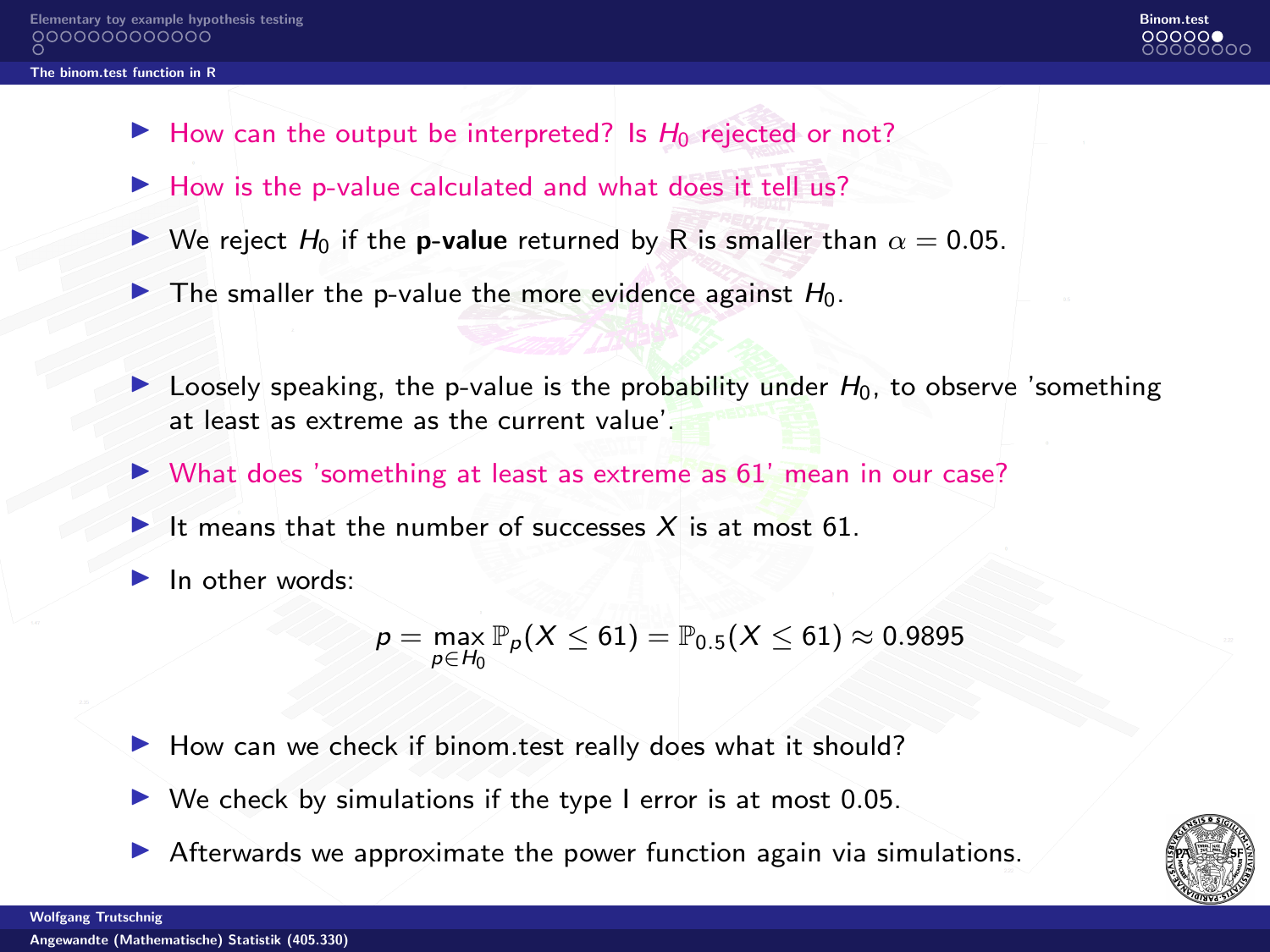<span id="page-21-0"></span>[Elementary toy example hypothesis testing](#page-1-0) [Binom.test](#page-15-0)

#### [Checking the performance of binom.test](#page-21-0)



 $\triangleright$  We analyze the performance of binom test via simulations

```
\blacktriangleright #assume that H0 holds
 2 \text{#repeat} the above procedure R=10000 times and calculate the
        portion of false decisions (type I error)
 3 R < -100004 error \leftarrow rep (0, R)5 for (i in 1:R) {
   p \leq 0.6n \leq 100x < - sample (c(0,1)), size=n, replace=TRUE, prob=c(1-p, p))
     successes < -sum(x)test < - binom. test (successes, n, p=0.5, alternative="less")
11 if ( test \wp . value < 0.05) { error [i] < - 1}
12 }
13 mean (error)
```
#### $\blacktriangleright$  yields

 $1 \quad 1 \quad 0.0036$ 

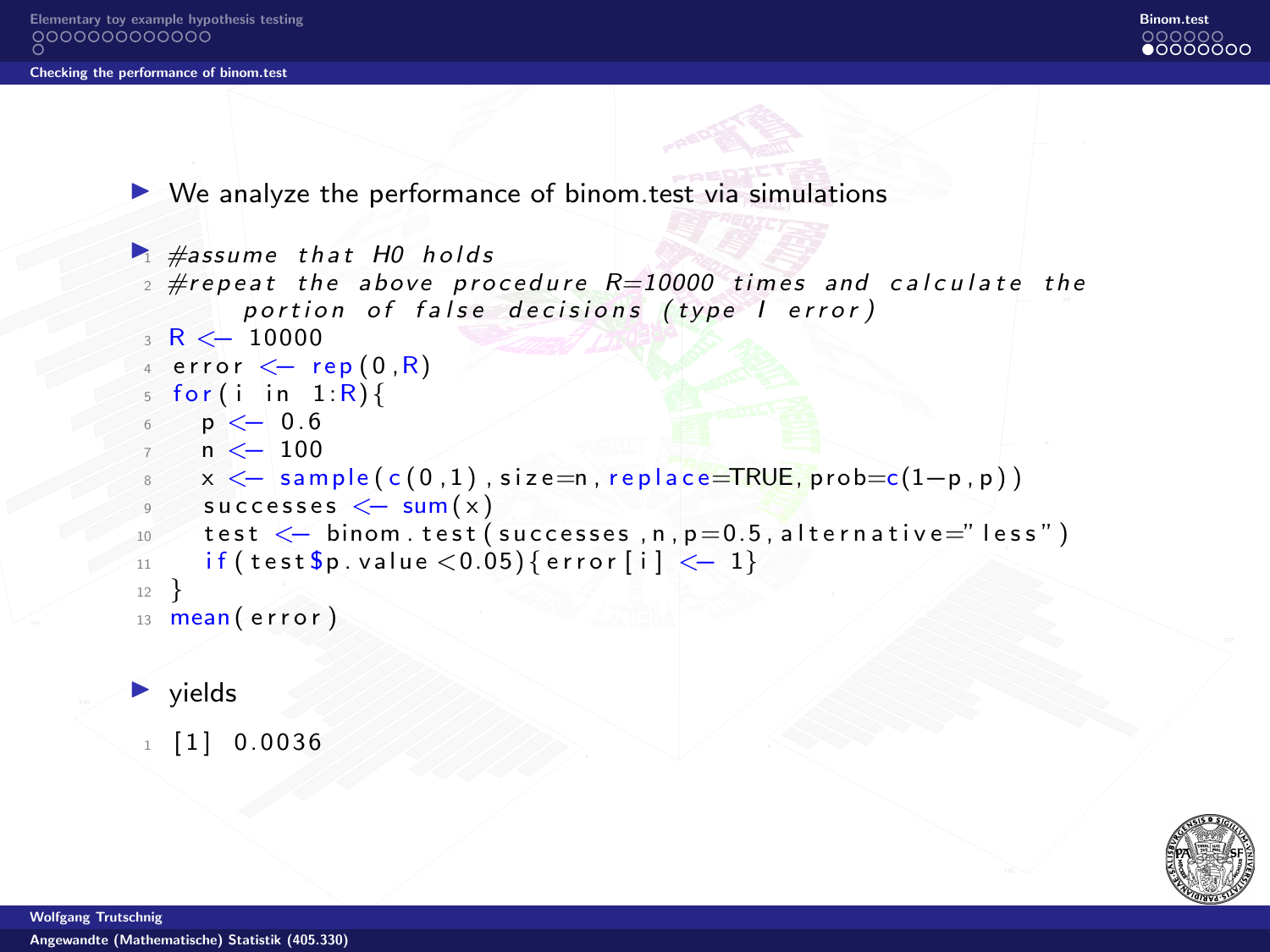```
\blacktriangleright #worst case scenario (what is different to before?)
  R < 10000error \leftarrow rep(0,R)for (i in 1:R) {
 p \leq 0.5n < 100x < - sample (c(0, 1), size=n, replace=TRUE, prob=c(1-p, p))
 \frac{8}{3} successes \leftarrow sum(x)
 test \leq binom . test (successes, n, p=0.5, alternative="less")
10 if ( test \$p . value < 0.05) { error [i] < - 1}
_{11}12 mean (error)
```
 $\blacktriangleright$  vields

 $1 \mid 1 \mid 0.0441$ 

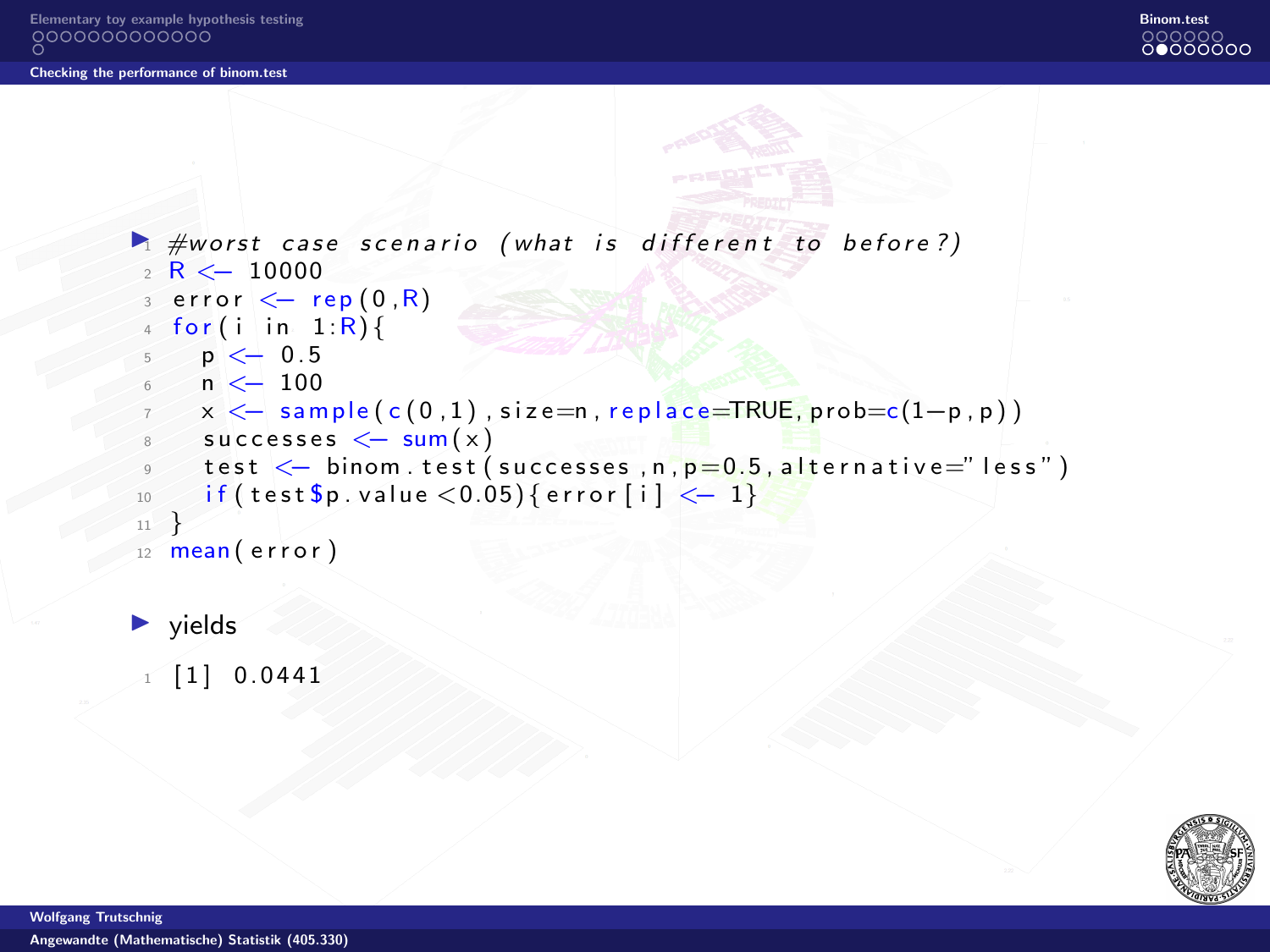

```
\blacktriangleright # @ power: choose different values for p in H1 and calculate the
         power
   perid \le - seg (0.0.5, bv = 0.05)_3 power \lt\!\!- rep (0 , length (\text{pgrid}) )
   for (j in 1: length (pgrid))5 print (i)R < -5000error \leq rep (0, R)\sim for (i in 1:R){
 9 \leq - pgrid [j]
10 \quad n \leq 10011 \times \leftarrow sample (c(0,1)), size=n, replace=TRUE, prob=c(1-p, p))
12 successes \leftarrow sum(x)13 test \leftarrow binom. test (successes, n, p=0.5, alternative="less")
14 if ( test \text{\$p.vallow {\text{all}}\geq 0.05\} { error [i ] < -1 } #type II error
15 }
_{16} power [ j ] < -1 - mean ( error )
17 }
18 power
19 [ 1 ] 1. 0 0 0 0 1. 0 0 0 0 1. 0 0 0 0 1. 0 0 0 0 1. 0 0 0 0 0. 9 9 9 8 0. 9 9 2 0 0. 9 1 3 4
         0. 6220 0.2532 0.0474
```
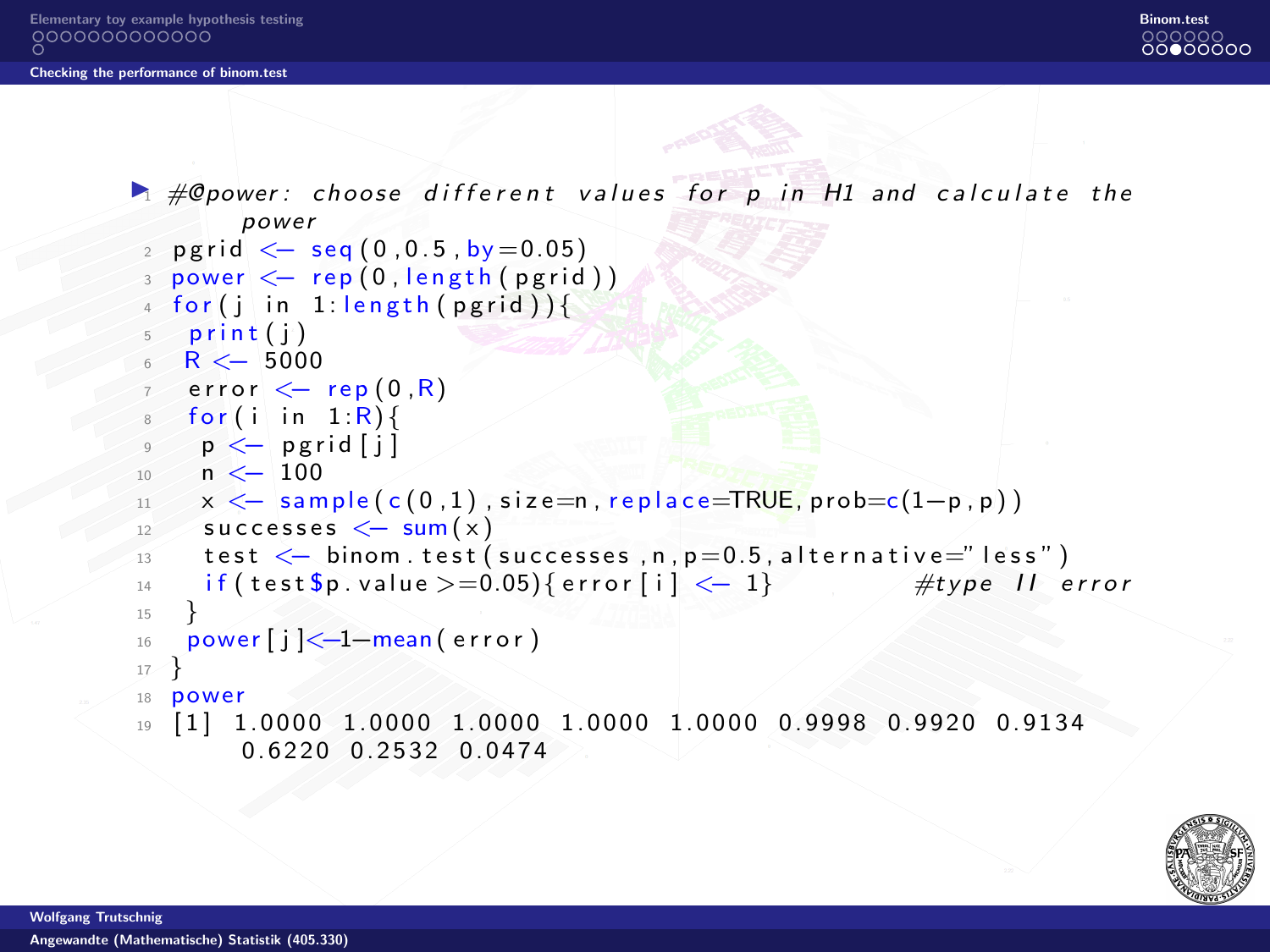



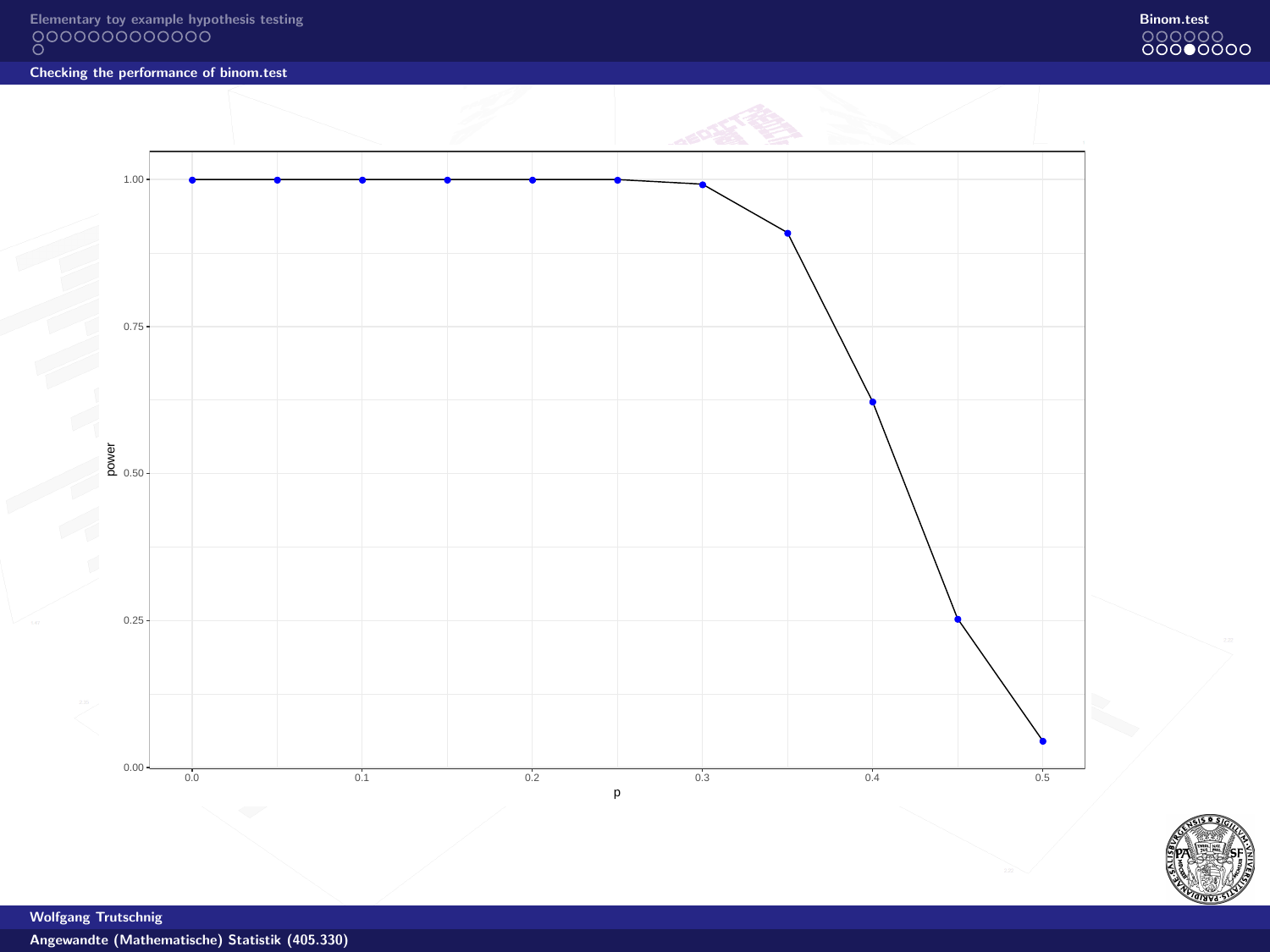[Elementary toy example hypothesis testing](#page-1-0) [Binom.test](#page-15-0)

#### [Checking the performance of binom.test](#page-21-0)



```
\blacktriangleright #@power: same for smaller sample size n
   p \text{ grid} \leftarrow \text{seq} (0, 0.5, \text{by} = 0.05)3 power \leftarrow rep (0, length(pgrid))for (j in 1: length (pgrid))print(i)R < -5000error \leftarrow rep(0, R)for ( i in 1 : R)p \leftarrow p p g r i d [i]n < -50011 x \leftarrow sample (c(0,1)), size=n, replace=TRUE, prob=c(1-p, p))
12 successes \leftarrow sum(x)13 test \leq binom . test (successes , n, p=0.5, alternative="less")
14 if ( test \$p. value >=0.05) { error [i] < - 1}
15 }
_{16} power [ j ] < -1 - mean ( error )
17 }
18 power
19 \quad 11 \quad 1.0000 \quad 0.9996 \quad 0.9876 \quad 0.9284 \quad 0.8082 \quad 0.6130 \quad 0.4238 \quad 0.24580. 1306 0. 0548 0. 0210
```
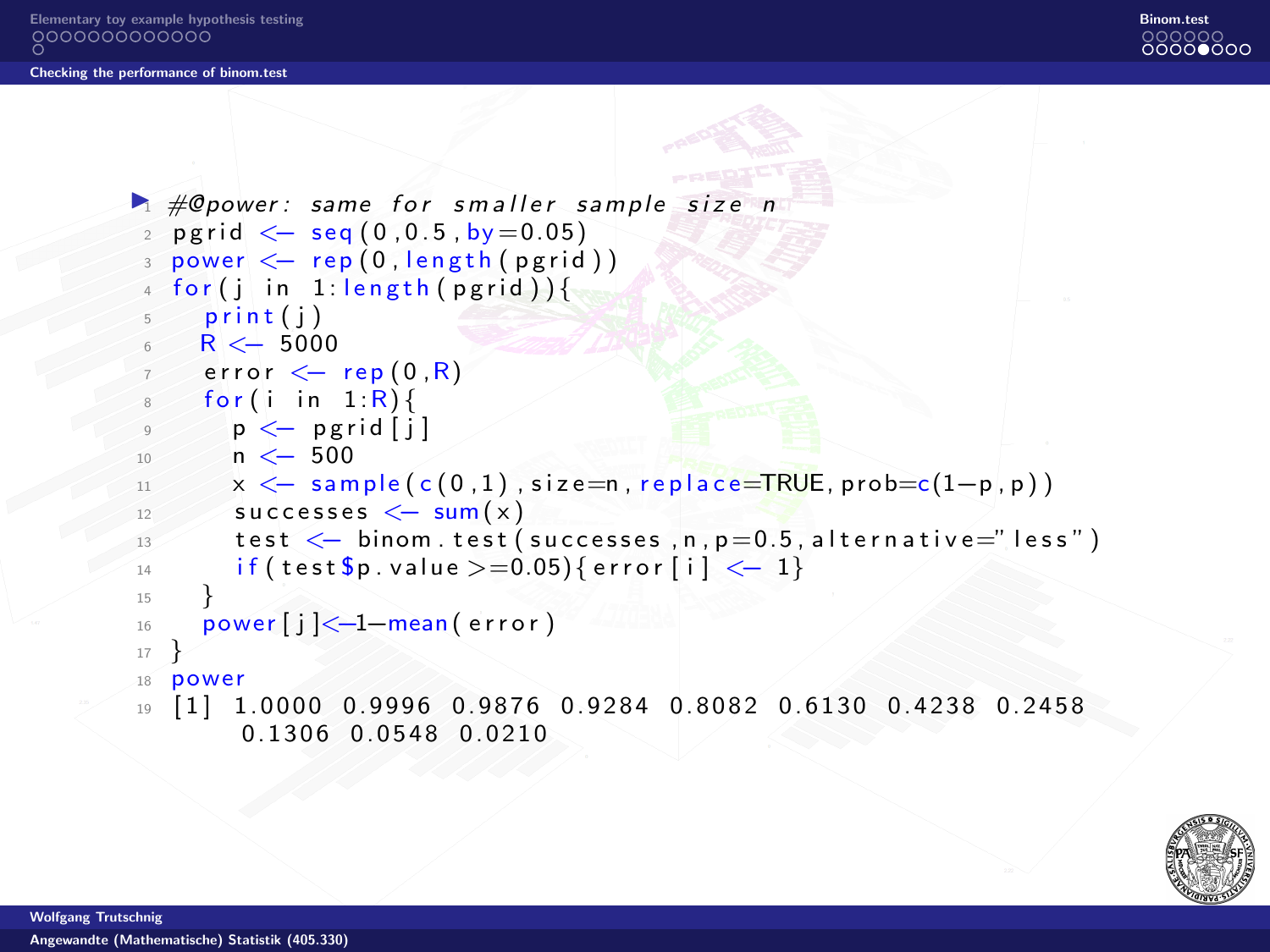



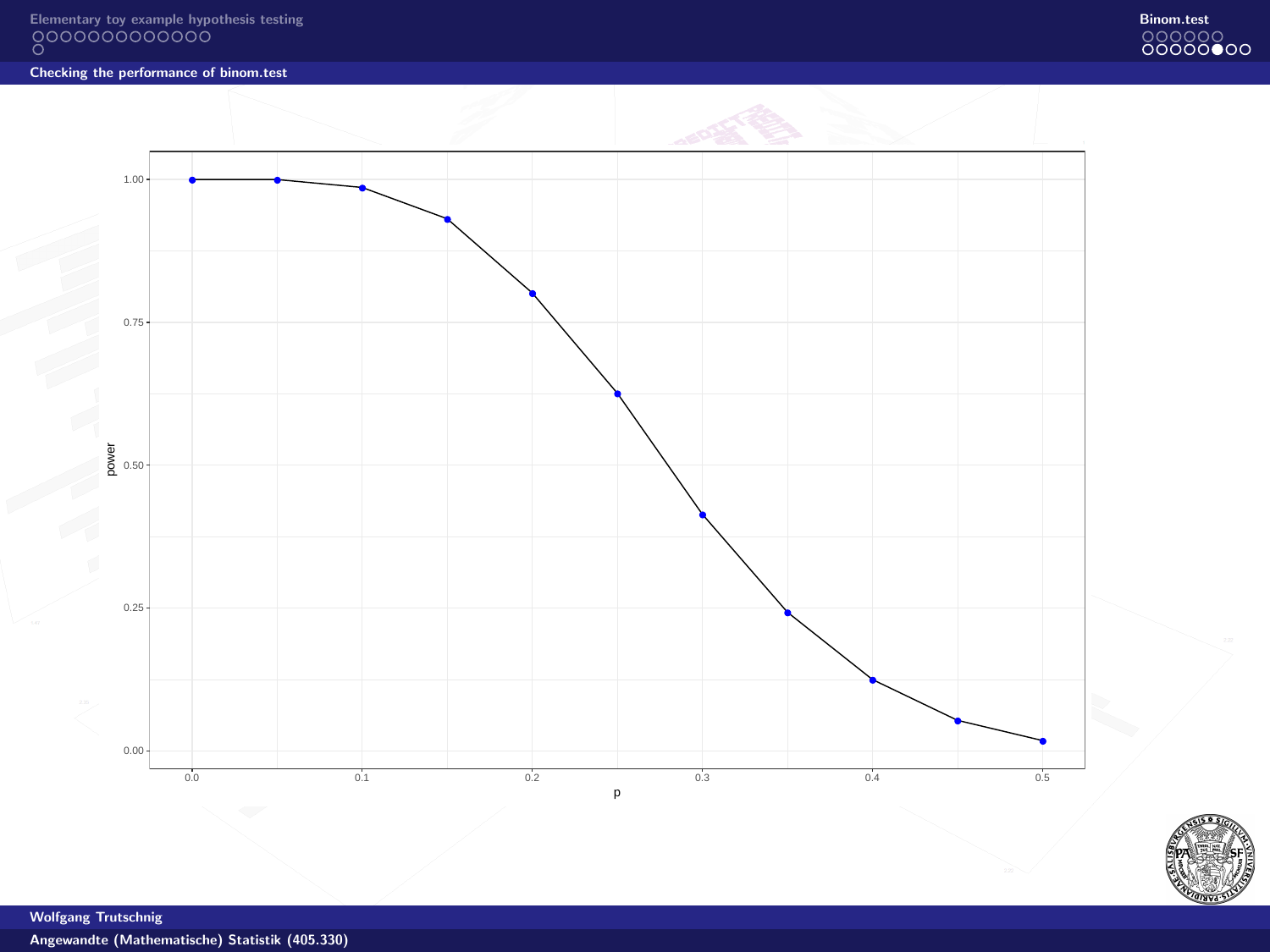#### Exercise 42:

- ▶ Use binom test to test the hypothesis  $H_0$  :  $p < 0.7$  versus  $H_1$  :  $p > 0.7$ .
- ▶ Check that the type I error is at most 0.05 for every  $p \in H_0$ .
- ► Calculate/approximate the power function  $\pi(p)$  for sample size  $n = 100$  via (sufficiently many) simulations.
- Work with different sample sizes, e.g.  $n = 10$ ,  $n = 20$ ,  $n = 50$ ,  $n = 100$ ,  $n = 500$ ,  $n = 1000$ , and produce a plot of the power function  $\pi$  in each case.
- ▶ How can the results be interpreted?